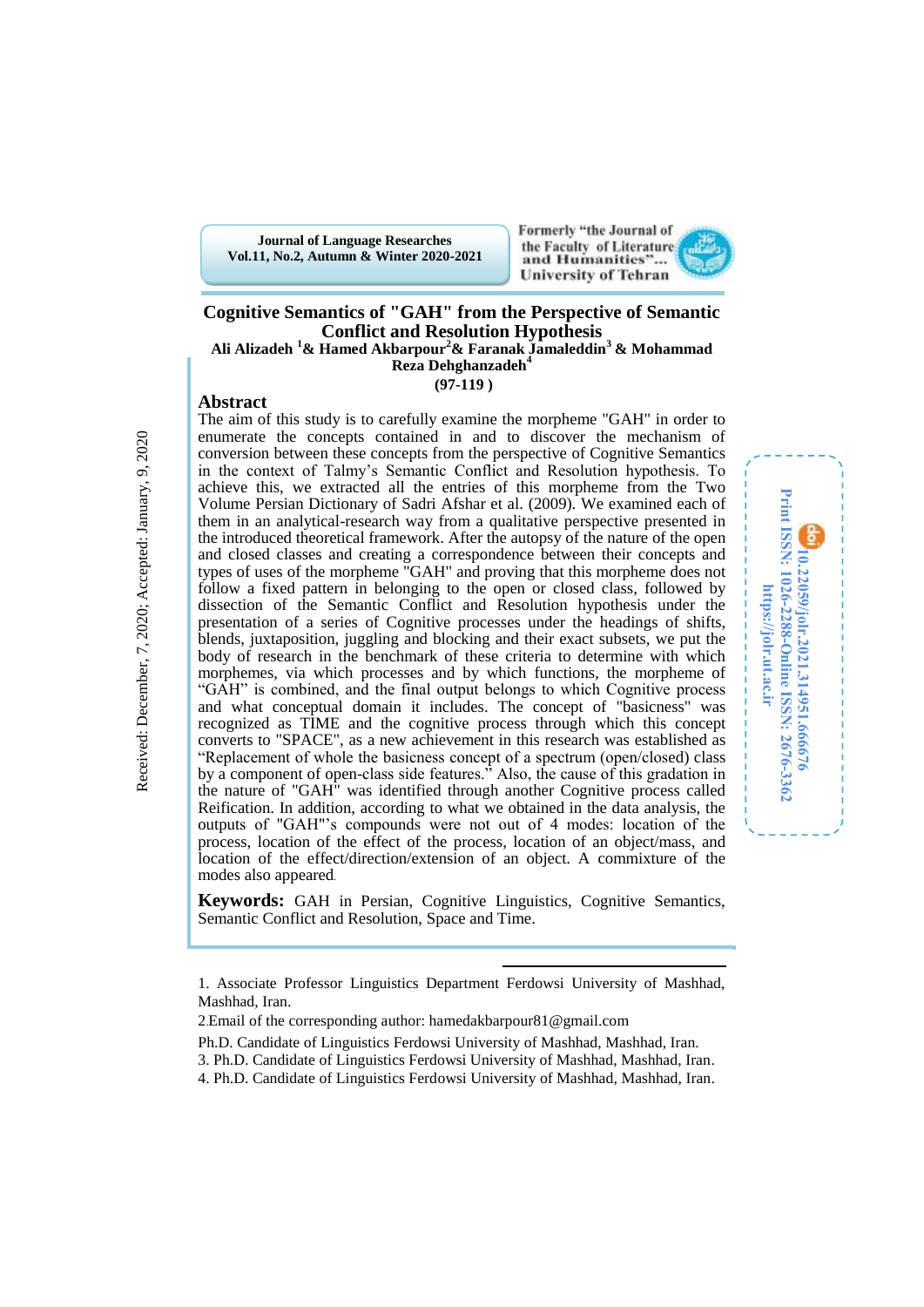#### **98 /Cognitive Semantics of "GAH" from the Perspective of Semantic Conflict and Resolution … 1. Introduction**

In modern Persian, whether we consider "GAH" as a free morpheme or an affix, is not what the authors are looking for in this article. Some consider it a suffix, while in words such as "GAHNAMEH", "GAH" does not follow "NAMEH". Some consider "GAH" to be an affix, while in the clause "GAH-e RAFTAN SHOD", it does not represent an affix. Therefore, in this article, we seek to discover that in the process of word formation, at the level of pars of speech, the morpheme "GAH" is combined with which morphemes, via which processes and with what functions, and its final product, from the point of view of cognitive semantics, is the output of what cognitive process and includes what conceptual domains.

 On the other hand, we will also examine this point that when "GAH" is used alone, it is influenced by what factors and what meanings are derived from it. Of course, in this article we will not seek to present a Semantic Network of this morpheme and we will not determine its Radial Category, but we will use a minimal perspective in the framework of Cognitive Semantics that is phenomenologically consistent in perception, production and training.

#### **2. Literature Review**

Research on Persian's affixes, like other grammatical issues, reveals the controversy between traditionalists and neo-modernists. If we consider the previous periods as the period of domination of prescriptive ideas, today is the period of domination of theory-based researches that try to analyze data and explain a special approach in the framework of specific theories. Therefore, the study of the morpheme "GAH" that this article intends to analyze, is no exception to this rule. "GAH", like other morphological and syntactic issues, has been proposed from different points of view, which, according to the authors, are in the chronological order of lexicographers' views, traditional grammarians' views and linguistic theorists' views. To this end, we first examined the main dictionaries entries of this morpheme and then we went through the prescriptive of traditional grammarians' works and finally introduced some theory-based newer approaches.

#### **3. Methodology**

In this research, first we extracted all the words containing "GAH" from the twovolume Persian dictionary of Sadri Afshar et al. (2009) and then we classified them based on the theoretical framework of the research. Therefore, our research is a kind of analytical-research and is presented in a qualitative format. The total of our data collected is 112 constructs, each of which has been carefully analyzed.

#### **4. Result**

The results showed that the concept of "basicness" was recognized as TIME and the cognitive process through which this concept converts to "SPACE", as a new achievement in this research was established as "Replacement of whole the basicness concept of a spectrum (open/closed) class by a component of an openclass side features." Also, the cause of this gradation in the nature of "GAH" was identified through another Cognitive process called Reification. In addition, according to what we obtained in the data analysis, the outputs of "GAH"'s compounds were not out of 4 modes: location of the process, location of the effect of the process, location of an object/mass, and location of the effect/direction/extension of an object. A commixture of the modes also appeared.

#### **5. Discussion**

Since, according to the considerations of the theoretical framework, the concept of basicness in "GAH" is TIME, logic dictates that it must lose this conceptual property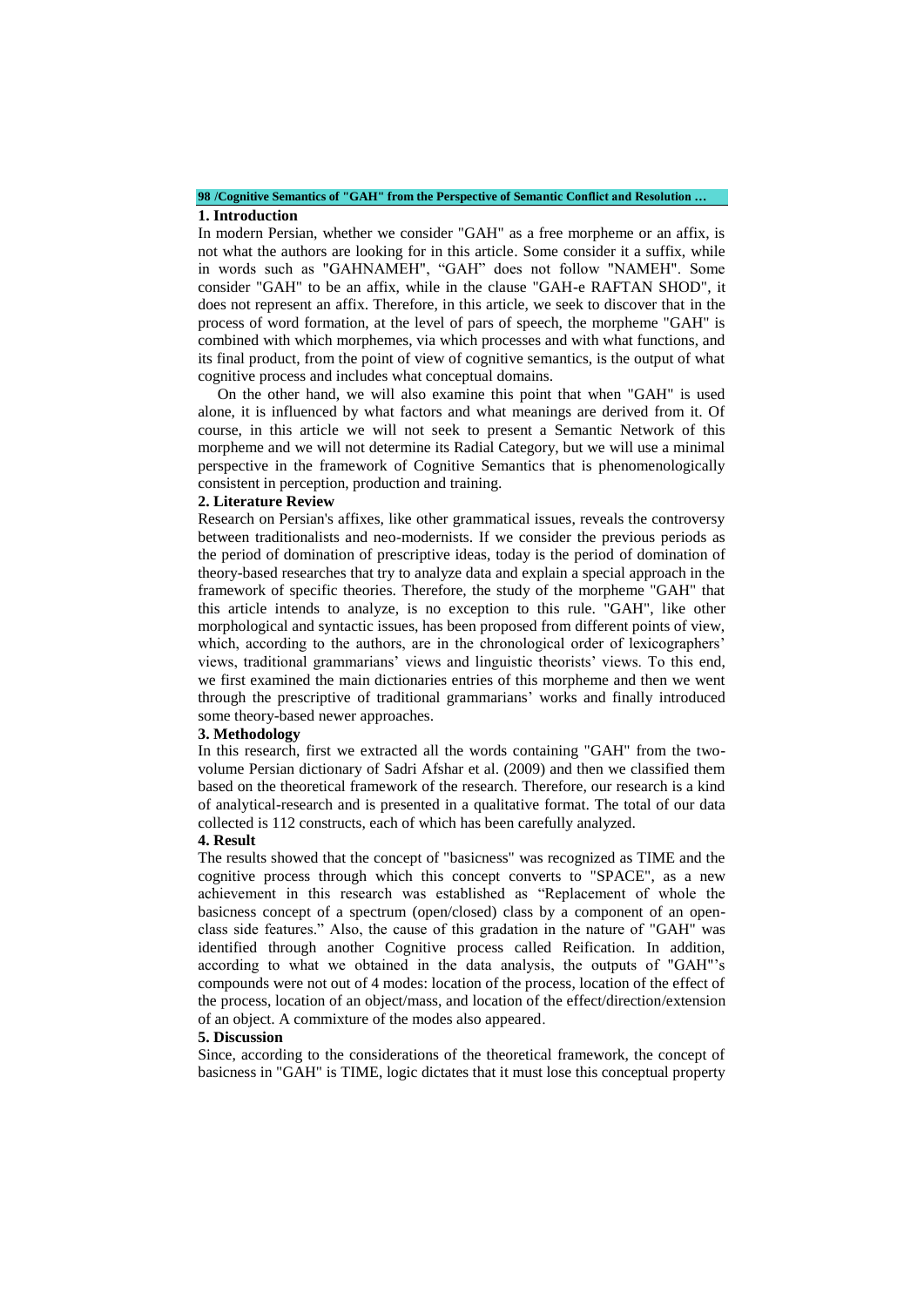#### **Vol.11, No.2, Autumn & winter 2019-2020/99**

in combinations whose final output is PLACE, in order for the output to become a "PLACE". Also, since the accompanying morpheme does not pay any ransom to our "GAH" and does not take on the color and smell of TIME, inevitably under one of the processes proposed in the theoretical framework, "GAH" must give in to this fundamental internal conceptual transformation before offering the final product. **6- Conclusion**

"GAH", when participates in derivation, in most cases, produces the concept of PLACE. But in most combinations it has the meaning of "TIME". The concept of basicness in "GAH" from the perspective of independence in usage is TIME. Also, "GAH", due to its oscillating behavior, is placed in the continuum between the open and closed class morphemes constraint."GAH" in assimilation with the process that is reified, in order to coordinate with its side feature, i.e. locality, takes the meaning of PLACE and the output of this coincidence is also of the kind of place. The cognitive process involved in this transformation is a SHIFT of the following type, which was added to the Talmy's semantic hypothesis as a new cognitive process in this research: "Replacement of whole the basicness concept of a spectrum (open/closed) class by a component of an open-class side features."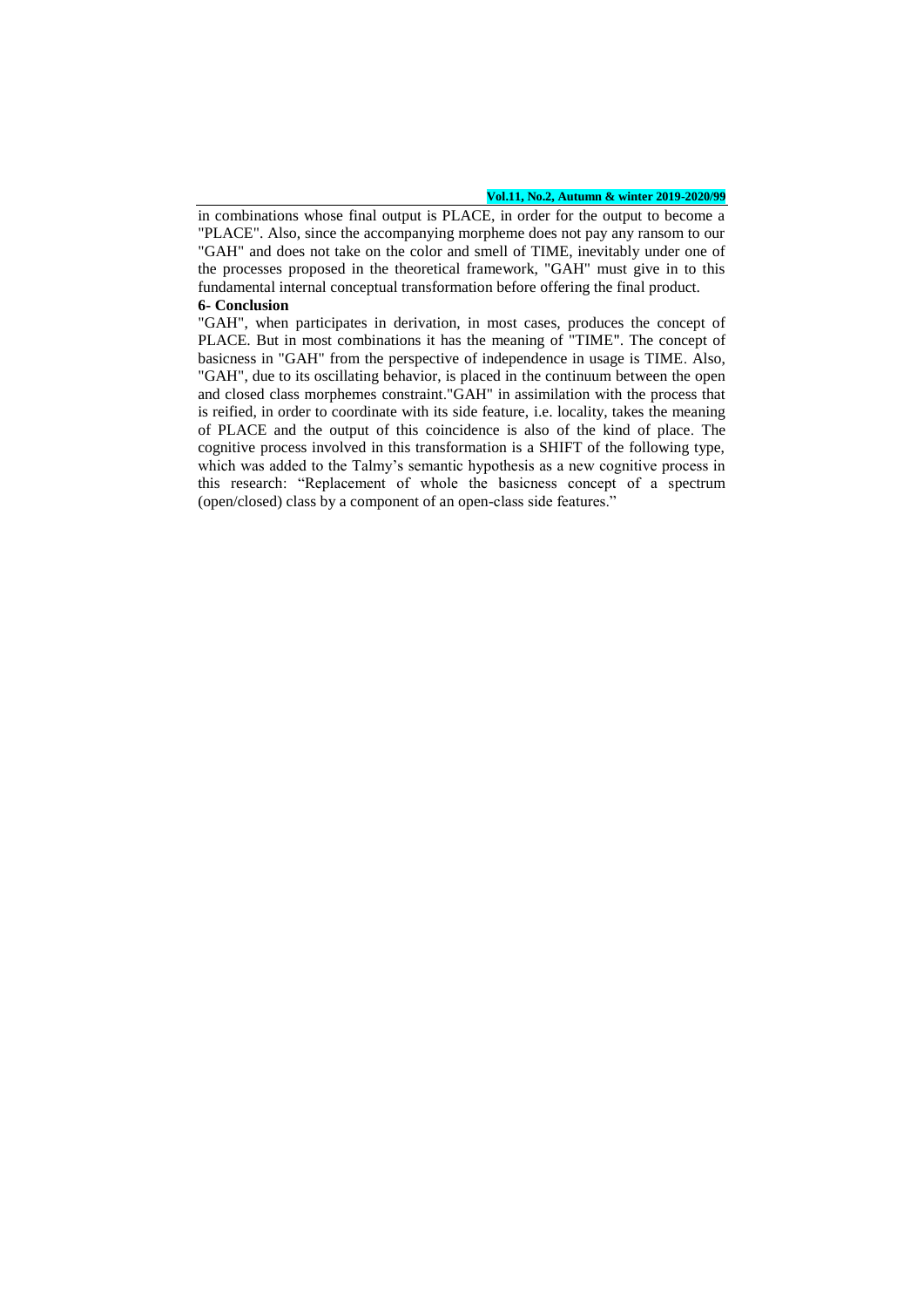**/011 معناشناسی شناختی تکواژ »گاه« از منظر فرضیۀ ستیز و سازش معنایی**

**معناشناسی شناختی تکواژ »گاه« از منظر فرضیۀ ستیز و سازش معنایی**

> **علی علیزاده دانشیار زبانشناسی دانشگاه فردوسی مشهد، مشهد، ایران 0 حامد اکبرپور دانشجوی دکتری زبانشناسی دانشگاه فردوسی مشهد، مشهد، ایران فرانک جمالالدین دانشجوی دکتری زبانشناسی دانشگاه فردوسی مشهد، مشهد، ایران محمدرضا دهقانزاده دانشجوی دکتری زبانشناسی دانشگاه فردوسی مشهد، مشهد، ایران** تاریخ دریافت مقاله: 99/9/71؛ تاریخ پذیرش مقاله: 99/72/02 علمی- پژوهشی

> > **چکیده**

هدف از انجام این پژوهش بررسی دقیق تکواژ »گاه« به منظور برشمردن مفاهیم اصلی موجود در آن و کشف سازوکار تبدیل این مفاهیم از دیدگاه معناشناسی شناختی و در چهارچوب فرضیۀ ستیز و سازش معنایی تالمی است. برای این منظور تمامی کاربستهای این تکواژ در فارسی معاصر را از مداخل مربوطه در فرهنگ فارسی دو جلدی صدری افشار و همکاران )7811( استخراج نموده و به بررسی و تحلیل تکتک آنها به روشی تحلیلی- پژوهشی و از منظر کیفیِ مطرحشده در چهارچوب نظری معرفیشده پرداختیم. بدین صورت که پس از ماهیتشناسی طبقات باز و بسته و ایجاد تناظر بین مفاهیم آنها و انواع کاربستهای تکواژ »گاه« و اثبات تبعیت نکردن این تکواژ از یک الگوی ثابت در تعلق به طبقۀ باز یا بسته و به دنبال آن، بازنمودن فرضیۀ ستیز و سازش معنایی ذیل ارائۀ یک سری فرایندهای شناختی تحت عناوین دگردیسی، امتزاج، مجاورت تقابلی، دستگردانی و انسداد و زیرمجموعههای دقیق آنها، پیکرۀ پژوهش را در بوتۀ محک این معیارها گذاردیم تا مشخص شود تکواژ »گاه« با چه تکواژهایی، طی چه فرایندهایی و با چه کارکردی ترکیب میشود و محصول نهایی آن اوالً خروجی کدام فرایند شناختی است و دوماً چه حوزۀ مفهومی را شامل میشود. با توجه به نتایج بهدستآمده مفهوم پایگی در »گاه«، زمان تشخیص داده شد و فرایند شناختی که از طریق آن این مفهوم به مفهوم »مکان« تبدیل میگردد بهعنوان دستاوردی جدید در این حوزه ذیل عنوان »جایگزینی یک مؤلفه از ویژگیهای عرضی یک طبقۀ باز با کل مفهوم پایگی یک طبقۀ پیوستاری )باز/ بسته)» به دست داده شد. همچنین علت این تشکیک در ماهیت «گاه» نیز فرایند شناختی دیگری تحت عنوان »شیءانگاری« شناسایی گردید. بعالوه مطابق آنچه در بررسی دادهها به دست آوردیم خروجی ترکیبات »گاه« از 4 حالت مکان اجرای فرایند، مکان اثر اجرای فرایند، مکان قرار گرفتن یک شیء )چیز(/جِرم و مکان قرار گرفتن اثر/جهت/امتداد یک شیء خارج نبود که البته در مواردی نیز تلفیقی ظاهر شده بودند.

**واژههای کلیدی:** گاه در فارسی، زبانشناسی شناختی، معناشناسی شناختی، ستیز و سازش معنایی، زمان و مکان.

**.0 مقدمه**

اینکه در فارسی امروز »گاه« را تکواژی آزاد بدانیم و یا وند، مطلبی نیست که نگارندگان در این مقاله به دنبال آن باشند. برخی آن را پسوند میدانند در حالیکه در واژههایی چون »گاهنامه« از پسِ »نامه« نمیآید. بعضی »گاه« را وند میدانند، در

1

.7 رایانامۀ نویسنده مسئول مقاله: com.gmail@81hamedakbarpour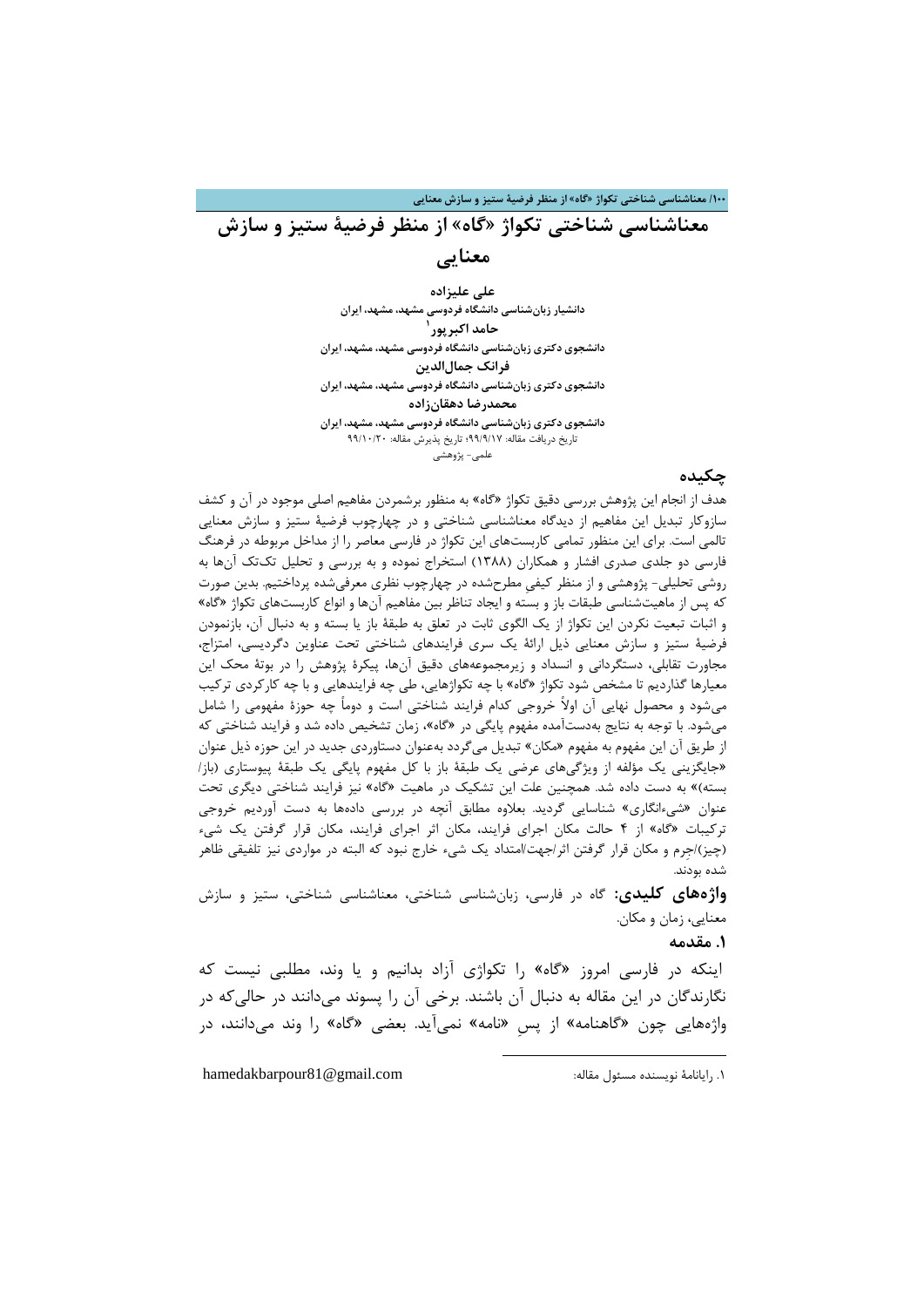# هش ژپو ی اهیزبا **، سال ،00 شمارۀ ،2 پاییز <sup>و</sup> زمستان0911 <sup>010</sup>/** ن

حالیکه در بند »گاهِ رفتن شد«، وند نمینماید؛ بنابراین، ما، در این مقاله به دنبال کشف این نکته هستیم که در فرایند واژهسازی، در سطح اجزاء کالم، تکواژ »گاه« با چه تکواژهایی، با چه فرایندهایی و با چه کارکردی ترکیب میشود و محصول نهایی آن از دیدگاه معناشناسی شناختی، اوالً خروجی کدام فرایند شناختی است و دوماً چه حوزهای را شامل میشود. از طرفی دیگر، این نکته را نیز مورد بررسی قرار خواهیم داد که آنگاه که »گاه« به تنهایی به کار میرود، تحت تأثیر چه عواملی، چه معانیای از آن صادر میگردد. مسلما،ً در این مقاله به دنبال ارائۀ یک شبکۀ معنایی از این تکواژ نخواهیم بود و مقولۀ شعاعی آن را نیز تعیین نخواهیم کرد، بلکه از یک دیدگاه کمینه در چهارچوب معناشناسی شناختی بهره خواهیم برد که در درک، تولید و آموزش، وفاق پدیدارشناختی داشته و اطناب در تبیین نداشته باشد.

## **.2 پیشینۀ پژوهش**

پژوهشهای انجامشده دربارۀ وندهای زبان فارسی همچون دیگر مباحث دستوری بیانگر جدال سنتگرایان و نوپردازان است. اگر دورههای پیشین را دورۀ تسلط انگارههای تجویزی بدانیم، روزگار حاضر دورۀ تسلط پژوهشهای نظریه محور است که تالش میکنند در چهارچوب نظریهای خاص به تحلیل دادهها و تبیین رویکردی ویژه بپردازند؛ بنابراین، بررسی تکواژ »گاه« که این نوشته در نظر دارد به تحلیل آن بپردازد نیز از این قاعده مستثنی نیست. دربارۀ »گاه« همچون دیگر موضوعات صرفی و نحوی دیدگاههای مختلفی مطرح شده است که بر اساس تتبع نگارندگان به ترتیب سیر تاریخی عبارتاند از دیدگاه فرهنگنویسان، دیدگاه دستورنویسان سنتی و نگرشهای نظریه محور زبانشناختی. به همین منظور ابتدا رویکرد فرهنگنگاران را در مواجهه با این تکواژ و چگونگی ثبت و ضبط آن مورد بررسی قرار میدهیم و سپس به سراغ دستورنویسان سنتی خواهیم رفت و در نهایت نگرشهای تازهتر را مطرح خواهیم نمود. **،2 .0 فرهنگنگاران**

بیتردید ثبت و ضبط واژگان در یک فرهنگ لغت، کاری دقیق و نیازمند دیدگاهی علمی دربارۀ شناخت ساختار مقوالت واژگانی و ساختواژی است. بهویژه شناسایی صورت پایۀ واژه و صورت واژه و تفکیک و تمییز آنها بسیار مهم است؛ چراکه امروزه در بیشتر پژوهشها، از مدخلها بهعنوان پیکره و دادۀ تحقیق میتوان استفاده نمود و لذا دقت فرهنگنگار میتواند در نتیجۀ تحقیق تأثیرگذار باشد. در مورد پژوهش حاضر و اتفاقاً در مدخلگذاری صورت تکواژ »گاه«، غالب فرهنگنگاران دربارۀ آن قائل به همآوایی هستند؛ چراکه برای آن چهار مدخل ثبت نمودهاند. بهعنوان مثال دهخدا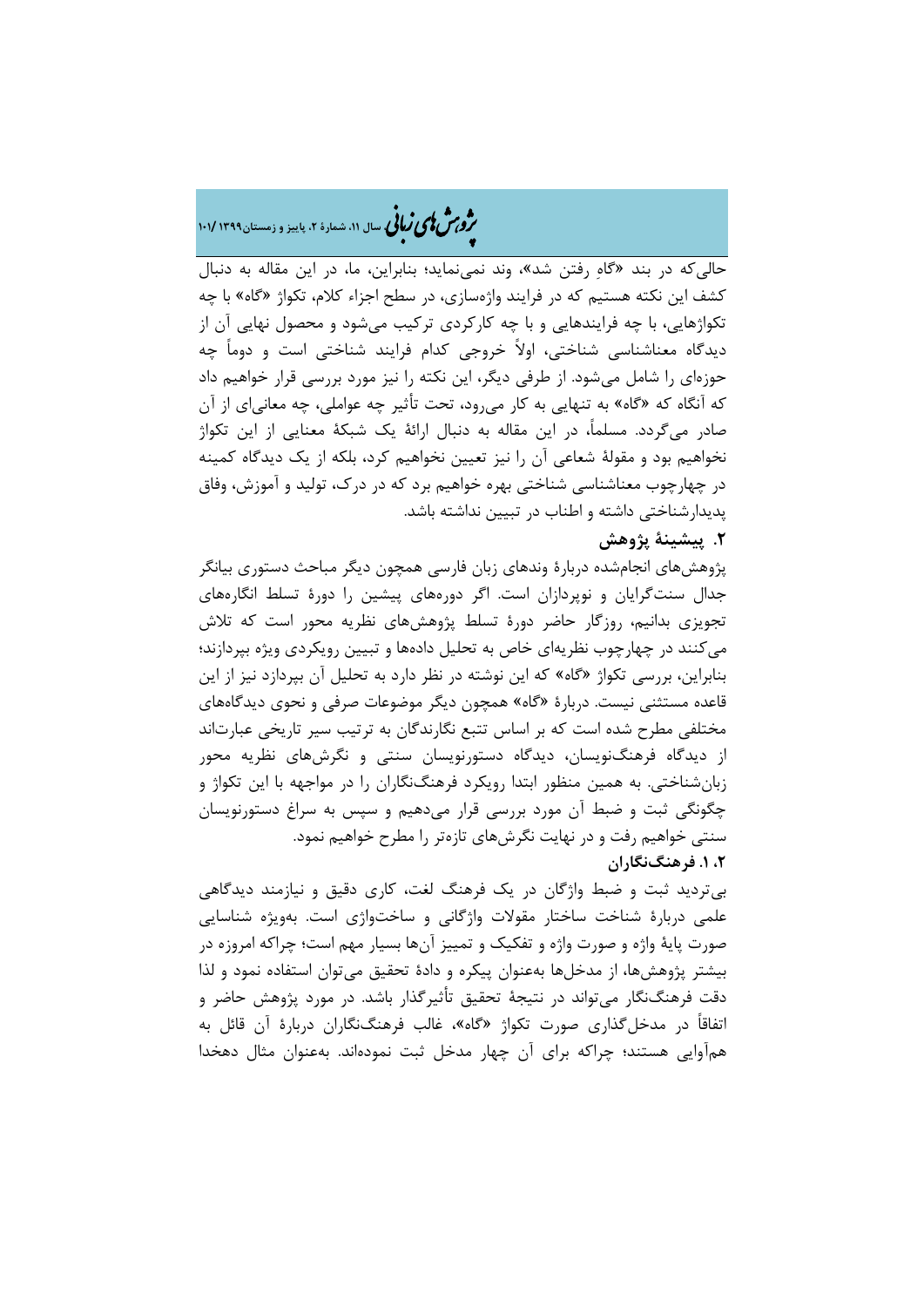#### **/012 معناشناسی شناختی تکواژ »گاه« از منظر فرضیۀ ستیز و سازش معنایی**

)7812(، معین )7817(، عمید )7819( و انوری )7817( برای »گاه« مدخلهای جداگانهای ثبت کرده و لذا ما با چهار تکواژ متفاوت مواجه هستیم. »گاه« به مفهوم «زمان» و «مکان» بهعنوان دو واژۀ مستقل (تکواژ آزاد) و «گاه» به مفهوم «وند» زمان و مکان که شواهدی هم برای هر کدام ذکر شده است.

### **،2 .2 دستورنویسان**

دستورنویسان، بدون مالحظۀ کاربردی و مستقل واژههایی که فرهنگنگاران در دستهبندی لحاظ کرده بودند، به تکواژ »گاه« صرفاً بهعنوان یک »وند« پرداختهاند؛ چنانکه قریب (۱۳۷۸)، معین (۱۳۷۱)، همایونفرخ (۱۳۳۷)، مشکور (۱۳۴۲)، ذوالنور (۱۳۴۳)، خیامپور (۱۳۴۷)، فرشیدورد (۱۳۸۴)، شریعت (۱۳۷۲)، صادقی (۱۳۷۱)، شفایی )7838( و انوری )7831( یا دقیقاً به آن نپرداختهاند یا اگر هم مباحث صرفی را مطرح نمودهاند، به همان تقسیمبندی مفهومی سنتی ذیل پسوند زمان و مکان اکتفا کردهاند. حتی ناتل خانلری )7811( هم که با رویکردی زبانشناختی به تحلیل مباحث دستوری روی آورده بود، همین تقسیمبندی را مبنای تحلیل خود قرار داده است. عالوه بر دستورنویسان سنتی، عدهای از زبانشناسان هم تحلیلهای ویژهای را در مورد ساخت صرفی زبان فارسی انجام داده و نگاه جدیدتری را در تقسیمبندی خود به نمایش گذاشتهاند. صادقی (۱۳۷۱) بر این باور است که «گاه» پسوندی مکانی است و هیچ اشارهای به مفهوم زمانی آن نمیکند. بهعلاوه، بر این متذکر میشود که در فارسی بعد از اسالم، این »وند« هیچگاه مستقالً در مفهوم مکان به کار نرفته است. این در حالیست که احمد بن محمد بن زید طوسی (۱۳۵۶: ۳۸) این تکواژ را بهعنوان واژهای مستقل (تکواژی آزاد) به مفهوم مکان نیز به کار برده است:

- »در بدایت بند و چاه بود و در نهایت تخت و گاه بود«

کشانی (۱۳۷۱) نیز «گاه» را هم بهعنوان پسوند مکان و هم، زمان در نظر میگیرد که در مورد مفهوم اخیر بر این باور است که این پسوند قادر است در بعضی موارد خاص نقش واژۀ مستقلی را بازی کند؛ بنابراین از نظر او، این وند در مفهوم زمانی خود میتواند واژهای مستقل محسوب شود و حتی اگر پسوند هم باشد تغییری در کل ساختار موضوعی واژه ایجاد نمی کند. کلباسی (۱۳۷۱) هم در دستهبندی خود از این وند همین دیدگاه را مطرح مینماید. او نیز عقیده دارد که »گاه« در مفهوم زمان و در کلماتی همچون صبحگاه، سحرگاه، شبانگاه، دیرگاه و غیره وند محسوب نمیشود چراکه این عنصر امروزه به صورت تکواژی آزاد استفاده میشود و ترکیبات گاهی، هرگاه، گاهگاهی و غیره از آن ساخته شدهاند.

**،2 .9 نگرشهای تازه**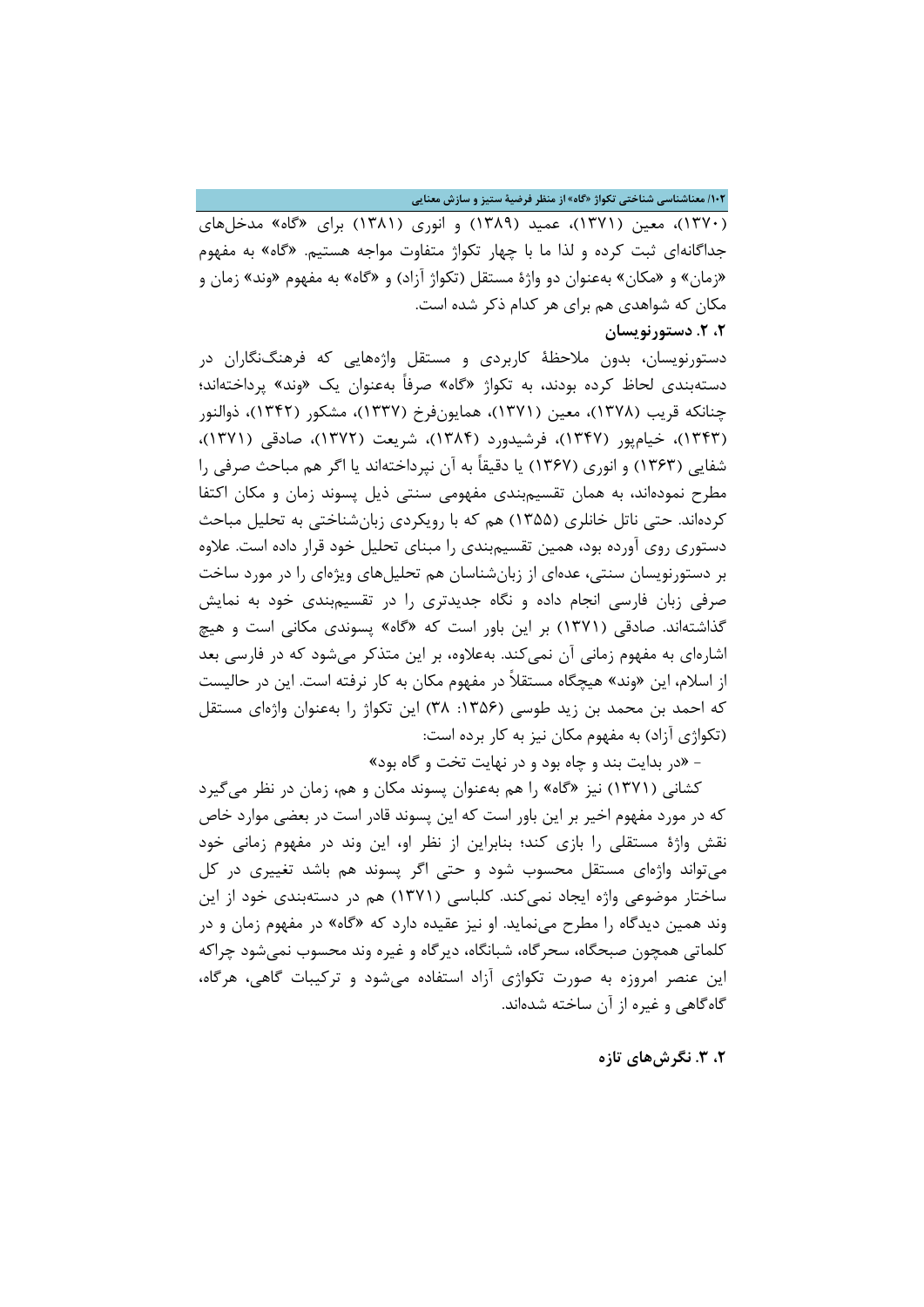# هش ژپو ی اهیزبا **، سال ،00 شمارۀ ،2 پاییز <sup>و</sup> زمستان0911 <sup>019</sup>/** ن

با توجه به اختالف نظرهای مطرح شده طی چند سال اخیر و از منظر نظریههای مسلط دو دهۀ اخیر، تحلیلهای دقیقتری دربارۀ پژوهشهای زبانی بهطور عام و بررسیهای صرفی بهطور خاص صورت گرفته است که این نوشته نیز تالش میکند در همین راستا با توجه به چهارچوب نظری نوآورانهای به تحلیل ساختار موضوعی واژههای مشتق و مرکب از »گاه« و بهویژه تعامل ریشه و وند در آنها، بپردازد. امروزه معناشناسی شناختی در بسیاری از پژوهشهای زبانی، تحلیلهای قابل تأملی را ارائه نموده است. بررسی شبکۀ معنایی پسوند مکانساز »گاه« با رویکرد شناختی مرتبطترین پژوهشی است که در پیشینۀ این مقاله میگنجد. رضایی و رفیعی )7891( تالش نمودهاند تا در این پژوهش با در نظر گرفتن معنای سرنمونی »محل انجام عمل« برای »گاه«، در بافتهای متفاوت و متأثر از بخش اسمی پایه اثبات نمایند که مفاهیم مطرح شده در واژۀ پایه باعث برجستهسازی مفاهیم مختلف از »گاهِ سرنمون« شده و در نهایت منجر گردیده بهگونهای چندمعنایی که معنای زمان هم زیرشمول سیطرۀ معنایی مکان در این تکواژ است.

### **.9 چهارچوب نظری**

7 برای ارائۀ تبیین در این مقاله، چهارچوب نظری معناشناسی شناختی از نظرگاه تالمی مورد استفاده قرار گرفته است. البته واضح است که بخش و یا سرفصلی از آنچه تالمی آن را تقابل ساختاری و محتوایی نامیده است (۲۰۰۰/ ۱: ۲۱) و نیز آنچه ستیز و سازش معنایی به آن اطلاق شده است (۲۰۰۰/ ۲: ۳۲۳) مبنای تحلیل واقع شدهاند. **،9 .0 طبقات باز و بسته**

تالمی معتقد است در ساختار زبان، دو زیرسامانه در تقابل تکمیلی با یکدیگر تعامل دارند. این دو زیرسامانه تحت عناوین طبقۀ باز و یا واژگان و طبقۀ بسته و یا دستور به ترتیب محتوای مفهومی و ساختار مفهومی را رمزگذاری مینمایند. الزم به توضیح است که منظور از ساختار در اینجا الگوها و فرایندهای شناختی است )/0222 :7 0(. به این ترتیب طبقۀ بسته، سازماندهی صحنه و طبقۀ باز خود صحنه را روایت میکند؛ بنابراین عناصر طبقۀ بسته در یک صحنه میبایست متعددتر، سادهتر، دارای عمق محتوایی کمتر و عمق ساختاری بیشتر باشند. در مقابل عناصر طبقۀ باز کم تعداد بوده و از عمق و پیچیدگی محتوایی بیشتری برخوردارند (همان: ۳۷-۳۲).

 بهعنوان نمونه جملۀ زیر را از این جهت در جدول 7 تجزیه مینماییم: - نانوایی )یک نانوای نامعین و نامشخص( نان را پخت.

1

1 .Talmy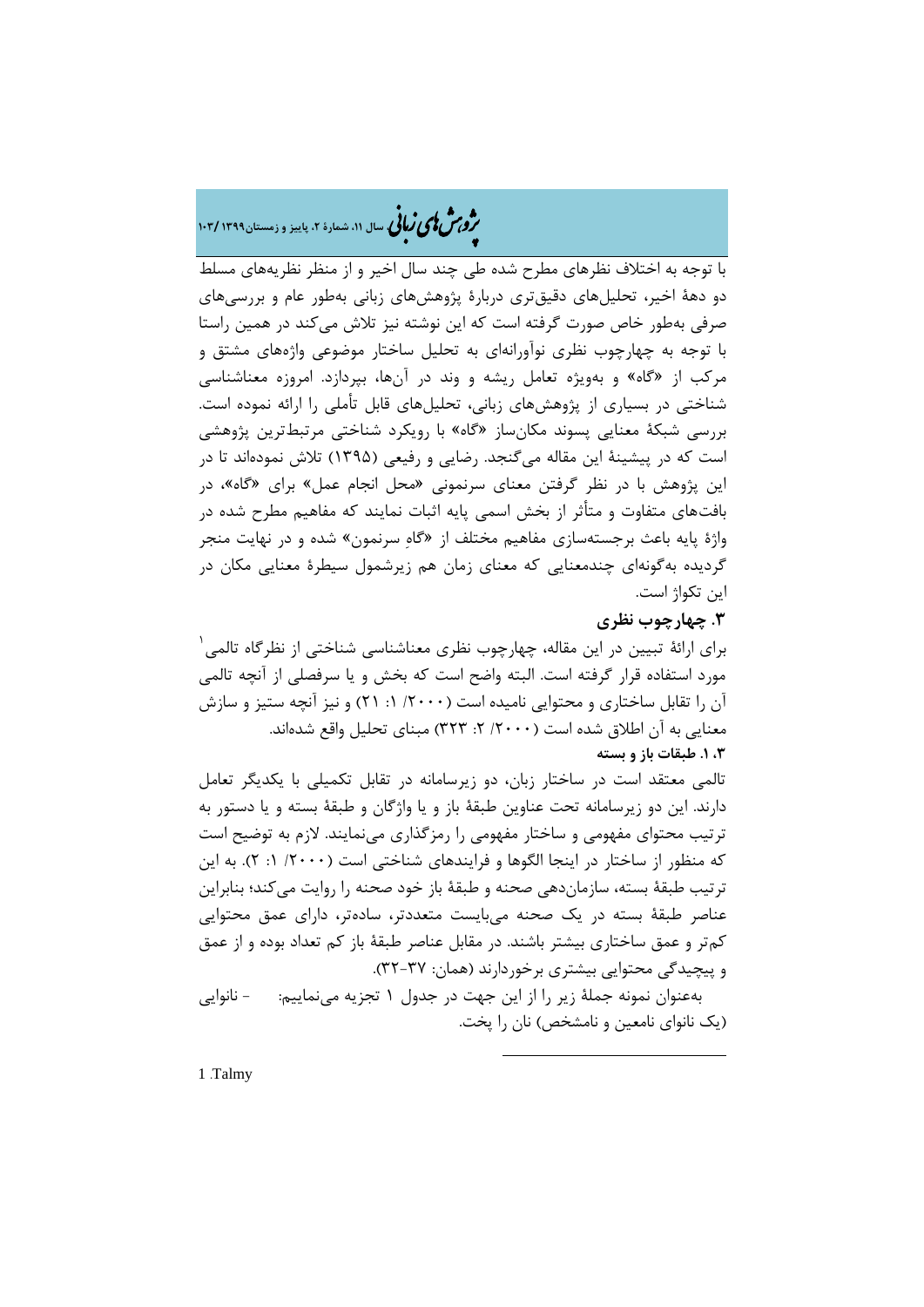|                                          | ۱۰۴/ معناشناسی شناختی تکواژ «گاه» از منظر فرضیهٔ ستیز و سازش معنایی |  |
|------------------------------------------|---------------------------------------------------------------------|--|
| طبقة بسته                                | طبقهٔ باز                                                           |  |
| وا: يسوند اتصاف                          | نانوا: شخصی که در مغازهای خاص که دارای تنور است،                    |  |
| ت: از مؤلفههای بن ماضی                   | از صبح زود خمیر را آماده کرده و نان را درون تنور به                 |  |
| ی: علامت نکر ہ                           | روش خاصی برای مصرف روزانه می پزد و میفروشد.                         |  |
| را: نقش نمای مفعول                       | نان: یک ماده غذایی که برای مصرف روزانه به تنهایی یا                 |  |
| مقولهٔ فعل برای پختن: فرايند             | با مواد غذایی دیگر مورد استفاده قرار میگیرد و از                    |  |
| مقولهٔ اسم برای نان: چیز                 | گندم و جو و دیگر غلات تهیه میشود.                                   |  |
| روابط دستوری: فاعل و مفعول (نانوا و نان) | پختن: آمادهسازی یک ماده غذایی با حرارت، برای                        |  |
| نمود: ساده                               | مناسبسازی آن جهت استفادهٔ خوراکی.                                   |  |
| وجه: اخباری                              |                                                                     |  |
| جهت فعل: معلوم                           |                                                                     |  |
| تر تیب واژگان: SOV                       |                                                                     |  |
| آهنگ: افتان                              |                                                                     |  |

جدول شمارۀ ١- تجزیۀ عناصر طبقات باز و بسته

 همانطور که در جدول شمارۀ 7 مشاهده میشود، چنانچه عناصر طبقۀ باز را تغییر دهیم، کل صحنه تغییر میکند؛ بهعنوان مثال: مکانیکی ماشین را تعمیر کرد؛ اما اگر عناصر طبقۀ بسته را تغییر دهیم، موضوع صحنه تغییر نمی *کند: نانوایی نان را یخته* است. به همین وِزان، اگر »گاه« را از اعضای طبقۀ بسته بدانیم نباید با تغییر دادن، افزودن و یا کاستن آن از یک زنجیرۀ زبانی، معنا تغییر کند؛ اما به مثالهای زیر توجه کنید:

الف: جای شما اینجا نیست/. جایگاه شما اینجا نیست. ««« تغییر معنا

ب: سحر آمدم/. سحرگاه آمدم. ««« عدم تغییر معنا

 چنانچه در مثالها مشاهده میشود، رفتار »گاه« از الگوی ثابتی پیروی نمیکند؛ بهنحوی که در مورد )الف( افزودن »گاه« مانند اعضای طبقۀ باز موجب ایجاد تغییر بنیادین میشود، اما در مورد )ب( افزودن »گاه« مانند اعضای طبقۀ بسته تغییری را به وجود نمیآورد. این بخش از چهارچوب نظری، ما را به بخش دیگری از چهارچوب در ساحت معناشناسی شناختی رهنمون میسازد.

**،9 .2 ستیز و سازش معنایی**

نظریۀ شناختی ستیز و سازش معنایی تالمی که طرح اولیۀ آن در سال 7911 ارائهشده، بهصورت خالصه، به ستیز ویژگیهای معنایی واژهها در سطح گفتمان، جمله و گروه و در نهایت سازش یکی به نفع دیگری میپردازد. در این پژوهش، ما سعی بر آن داریم تا از این رویکرد برای تحلیل واژههای اشتقاقی و مرکب مورد نظر این مقاله استفاده کنیم. اگر زمان، یک مفهوم تخصیصیافته در دستور باشد و مکان نیز همین ویژگی را داشته باشد، در این صورت »گاه« یک عنصر دستوری است که ویژگیهای معنایی آن در ستیز، به محتوای نهایی فائق آمده و در آن رسوخ کرده است؛ اما همانطور که در ،8 .7 دیدیم موضوع به همین سادگی نیست.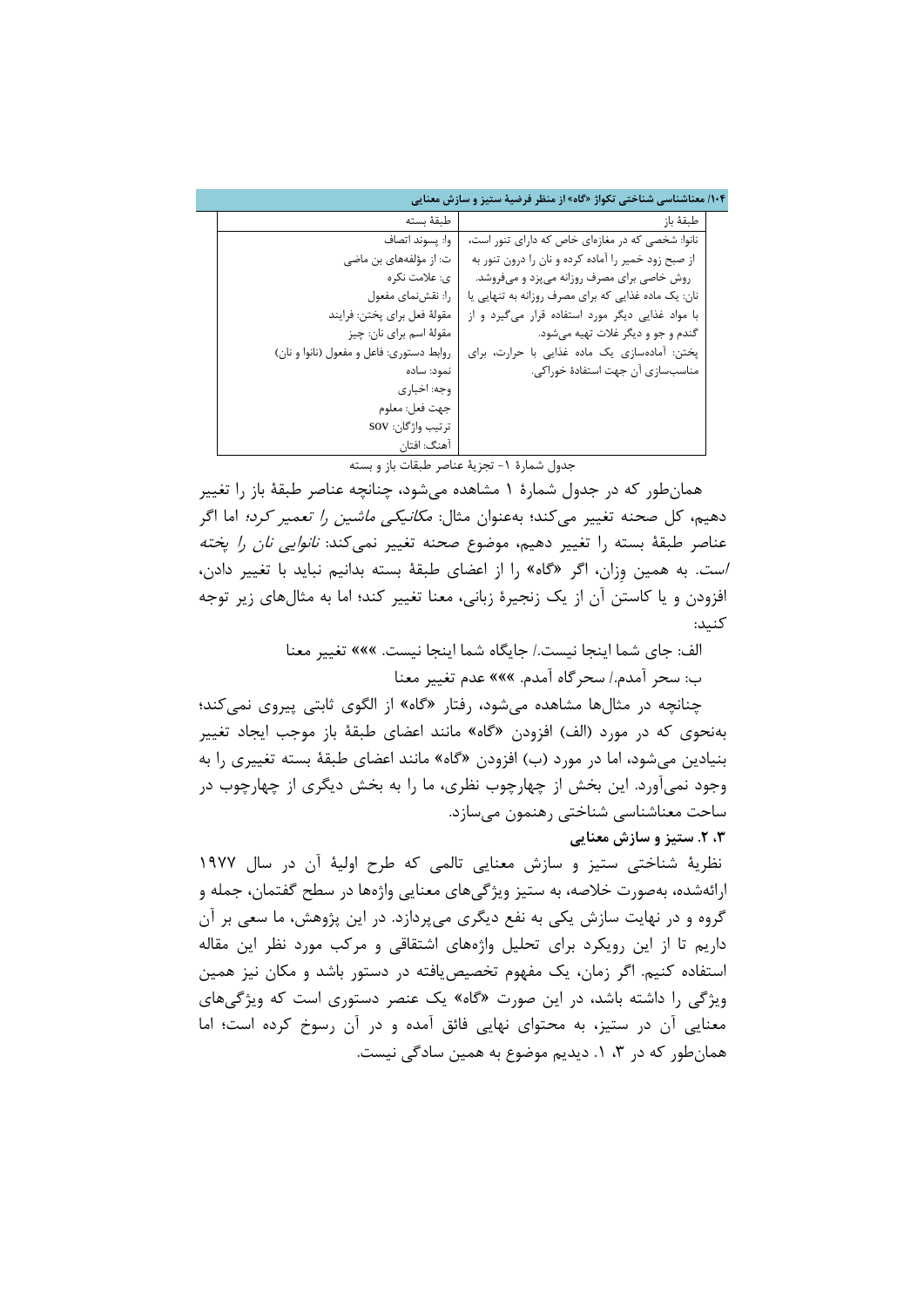# هش ژپو ی اهیزبا **، سال ،00 شمارۀ ،2 پاییز <sup>و</sup> زمستان0911 <sup>011</sup>/** ن

البته قرار نیست که همواره ستیز و سازشی در کار باشد، به این معنا که برخی از عناصر از ابتدا با هم سرِ سازش دارند و آنجا که ستیز به وجود میآید یک سری فرایندهای شناختی برای سازش در ذهن مخاطب فعال میشوند تا معنای مدنظر احراز گردد. این عناصر ممکن است هر دو و یا یکی از آنها متعلق به طبقۀ باز یا بسته بوده و یا در تناظر با یک جمله قرار گیرند. اگرچه تالمی معتقد است فرایند شناختی سازش معنایی منحصر به آنچه آورده، نیست اما به پنج دسته از این فرایندها اشاره میکند. این فرایندها عبارتاند از: دگردیسی، امتزاج، مجاورت تقابلی، دستگَردانی و انسداد )تالمی،  $: (TTT-TY)$ :  $(3T+T)$ 

## **،9 ،2 .0 دگردیسی**

هنگامیکه ویژگیهای معنایی دو صورت با هم در ستیز باشند، ویژگیهای معنایی یکی از صورتها به نفع و در جهت دیگری دچار دگردیسی میشود. این دگردیسی سازشی ممکن است از طرف طبقۀ بسته به نفع طبقۀ باز و یا بالعکس باشد. برخی از انواع آن عبارتاند از:

**،9 ،2 ،0 .0 اتساع یک مؤلفه از طرحوارۀ یک طبقۀ بسته**

تالمی برای شرح این نوع از دگردیسی طبقۀ بسته، تکواژ across را مثال میزند. این عنصر برای آنکه معنای پایهاش تحقق یابد، باید طول مسیرِ مسیرپیمایش کوچکتر- مساوی طول محور عمود بر این مسیر در مرزنما باشد؛ بنابراین اگر مسیری فاقد عرض قابل عبور (معتنی به) باشد، یعنی مثلاً تمام آن طول باشد، دیگر از این عضو طبقۀ بسته **(**across (برای آن استفاده نمیشود. حال اگر این رابطه بینابین تعریف شود؛ یعنی طرحوارۀ مرزنما مربع و یا مستطیل شود )جای طول و عرض عوض شود(، برای اینکه گزاره به لحاظ معنایی درست باشد، across مجبور است مؤلفۀ معنایی فوقالذکر را I walked across the river. :دهد توسعه

I walked across the square field. فوقالذکر مؤلفۀ نسبی اتساع I walked across the pier.\* فوقالذکر مؤلفۀ کامل اتساع

**،9 ،2 ،0 .2 الغاء یک مؤلفه از طرحوارۀ یک طبقه بسته**

اگر باز هم به همان مثال قبلی تالمی برای across نگاهی بیندازیم درمییابیم که یکی از مؤلفههای پایه برای آن، قطع دو انتهای مسیر (مرزنما) توسط مسیرپیما است. تالمی در مثال زیر

The tumbleweed rolled across the prairie for an hour.

چنین استدالل میکند که در ستیز بین across و prairie( مرغزار(، across این مؤلفه را از دست میدهد )سازش میکند( تا مخاطب بتواند معنا را بهطور یکدست و بدون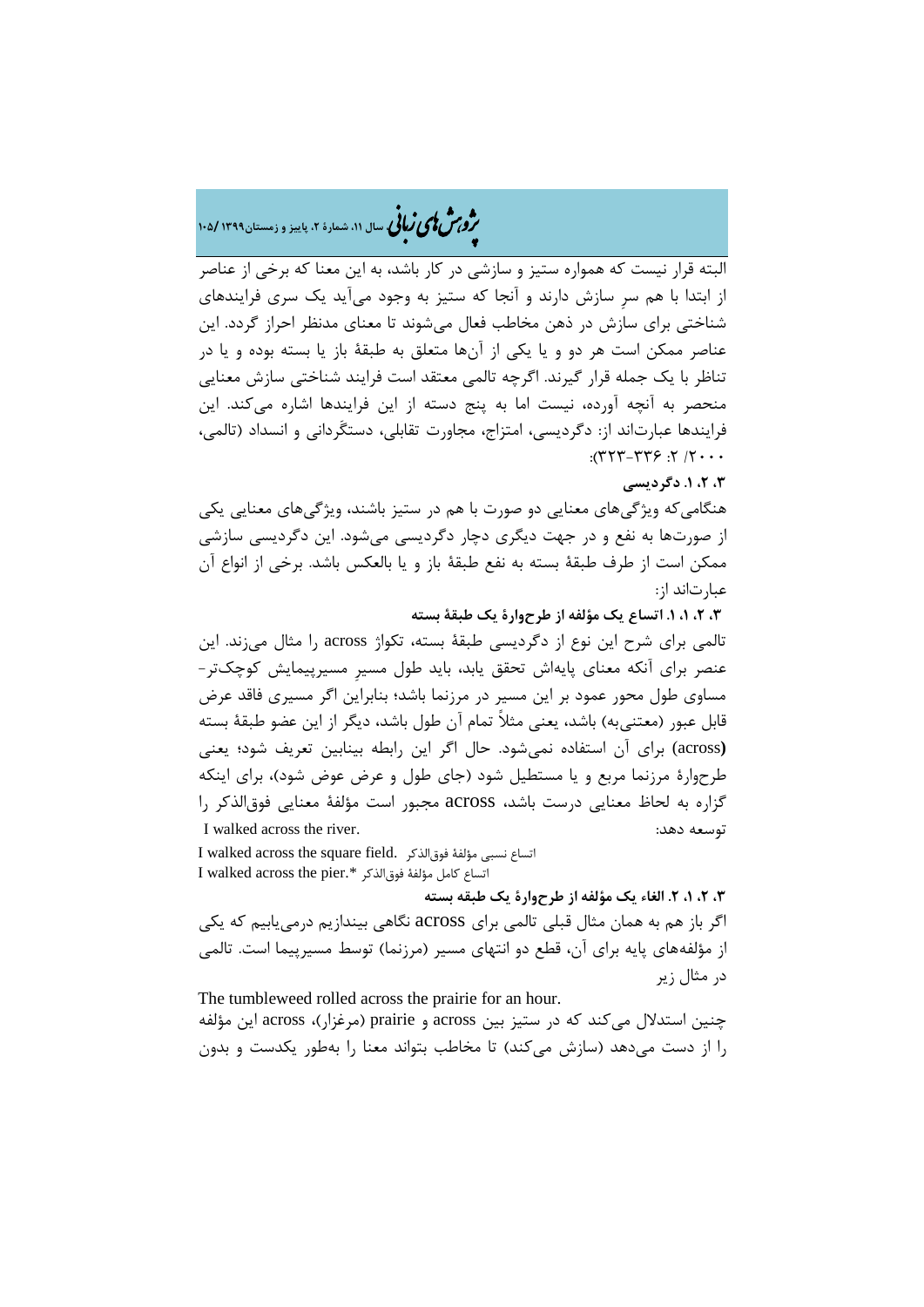**/011 معناشناسی شناختی تکواژ »گاه« از منظر فرضیۀ ستیز و سازش معنایی**

سکته دریافت نماید چراکه در محل استقرار مسیرپیما و از منظر آن، نهایتان مرغزار به لحاظ شناختی ناهویداست.

**،9 ،2 ،0 .9 جایگزینی یک مؤلفه از مختصات یک طبقۀ باز**

در این نوع از دگردیسی، صورت طبقه باز ویژگیهای ساختار معنایی خود را با یکی از ویژگیهای صورت طبقه بسته جایگزین میسازد تا از این رهگذر هر دو صورت به سازش معنایی برسند. برای این فرایند شناختی دو گونه تمییز داده شده است: **،9 ،2 ،0 ،9 .0 میزان امتداد و الگوی توزیع**

صورتهای طبقۀ باز و طبقۀ بسته نسبت به دو مؤلفۀ مفهومی »میزان امتداد« و »الگوی توزیع« میتوانند حساس باشند. بهعنوان مثال میزان امتداد در »حوزۀ زمان« در قالب یک رویداد میتواند محدود به نقطه یا مبسوط به خط باشد. همچنین الگوی توزیع یک رویداد میتواند بهعنوان نمونه یک »رفت« و یا یک »رفتوبرگشت« را تداعی نماید. تالمی فعل hit (زدن) را مثال میزند و آن را از این جهت، عملی متزمّنِ در لحظه (نقطهای) و رفتوبر گشتی می داند:

(a) She hit the gong with the mallet at exactly 3:00. (b) And now she is hitting the gong with the mallet.

 همانطور که مالحظه میشود در مثال )a )ویژگیهای صورتهای طبقۀ بستۀ at با طبقۀ باز hit همخوانی دارد. درحالی که در مثال (b) ویژگی های صورتهای طبقات بستۀ be و ing در ستیز با ویژگیهای hit است؛ بنابراین در اینجا طبقۀ باز hit مجبور است خود را با طبقۀ بسته سازش دهد. به عبارت دقیقتر در اینجا فعل hit امتداد نقطهای خود را با امتداد خطی و الگوی رفتوبرگشتی خود را با الگوی رفت جایگزین مینماید. **،9 ،2 ،0 ،9 .2 ویژگیهای متداعی**

هنگامیکه ویژگیهای متداعی دو عنصر با هم در ستیز قرار میگیرند، مثل *خم شدن* یک دستمال در تقابل با *خمشدن* یک میله، به این علت که «خمشدن» معمولاً به لحاظ شناختی برای چیزهای سفت، سخت و در عین حال منعطفی چون فلزات که قوس برمیدارند قابلیت تداعی دارد و نه چیزهای نرمی چون پارچه، در این حالت یک سازش مفهومی شکل میگیرد و با دگردیسی ویژگیهای متداعی؛ یعنی نوعی جایگزینی چندگانۀ حالت سفتی و قوسبرداری برای دستمال جهت همخوانی با ویژگیهای متداعی فعل »خمشدن«، مواجه هستیم. این مختصات جدید، سببی است چراکه هم از نهاد و هم از فعلِ گزاره، هنگامیکه در کنار هم قرار میگیرند، نشأت میگیرد.

**،9 ،2 .2 امتزاج**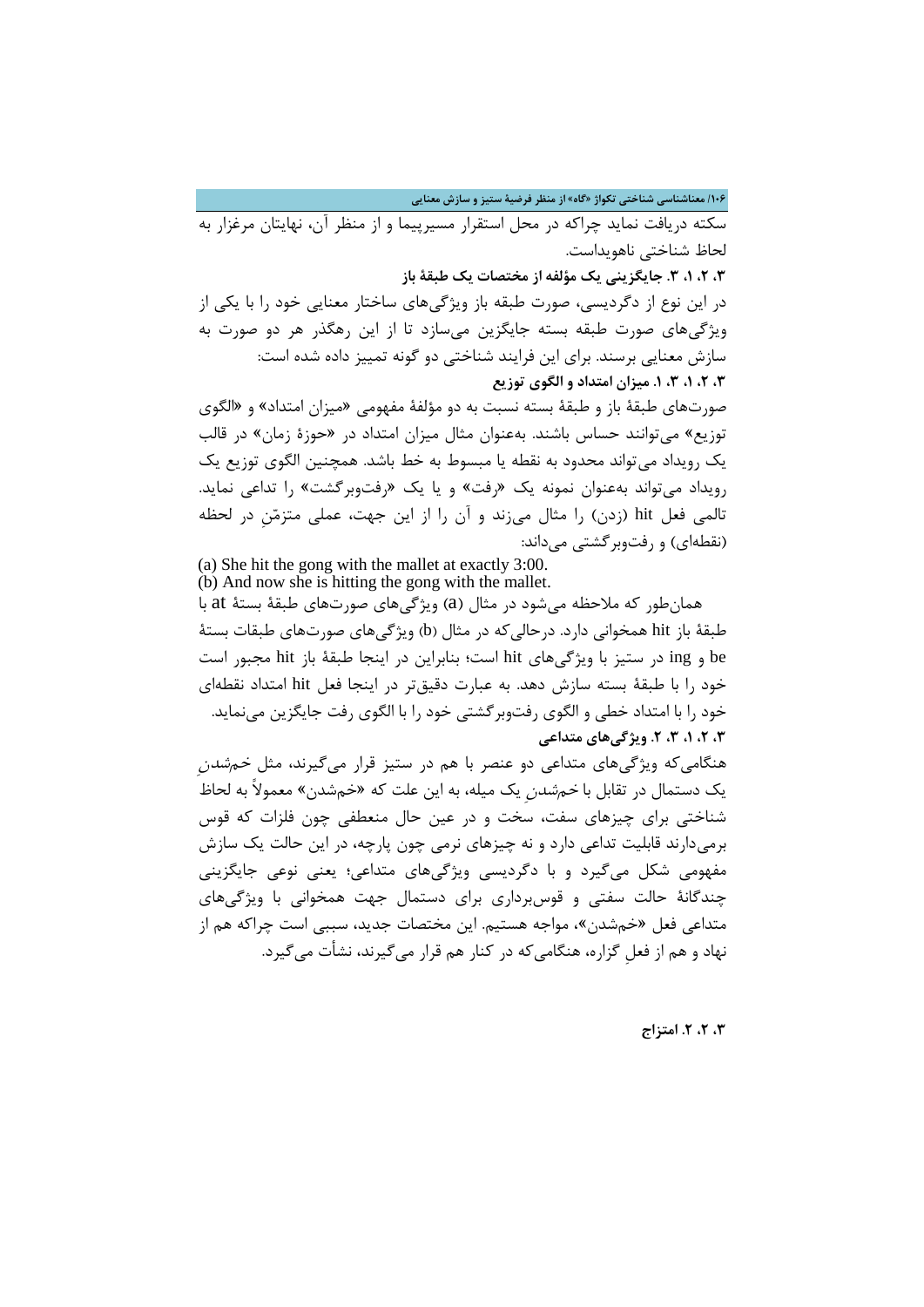هش ژپو ی اهیزبا **، سال ،00 شمارۀ ،2 پاییز <sup>و</sup> زمستان0911 <sup>011</sup>/** ن

در این فرایند شناختی، ذهن دو ویژگی ناهمخوان را با یک سازش معنایی از طریق تغییر یکی از این دو، همخوان جلوه میدهد، به نحوی که مولود دورگۀ آن، پس از سازش، ویژگیهای هر دو را به طرز منطقی جدیدی بازنمایی معنایی میکند. برای امتزاج در این معنا دو نوع متصور است:

**،9 ،2 ،2 .0 روگذاری**

اگر به جملۀ زیر دقت نماییم میبینیم هیچ شباهت شناختی بین فرهاد و یک گوی وجود ندارد، بهویژه اگر فرهاد فرد الغری باشد:

»فرهاد دیشب در مهمانی مدام از این طرف به آن طرف غِل میخورد.«

 در اینجا بین دو دسته از ویژگیها، یک ستیز بهظاهر سازش نیافتنی وجود دارد. برای رسیدن به سازش نوعی فرایند شناختی ذیل عنوان امتزاج رخ میدهد که حرکت گوی بر یک سطح صاف را با حرکت فرهاد بهعنوان مرجع اصلی گزاره در هم میآمیزد. به سخن دیگر، ما با یک گزارۀ اصلی مواجه هستیم که صبغهای خاص دارد و خود ما صبغۀ جدیدی را به آن تحمیل میکنیم و یا به عبارتی به خورد آن میدهیم یا روگذاری میکنیم. درست مثل اینکه ما عکس یک چهره با چشمانی خندان را با گذاشتن یک لفاف شفاف روی آنکه درست در مختصات چشمان مربوط به تصویر چشمانی گریان داشته باشد، گریان درک کنیم. از این نگاه استعاره نیز میتواند نوعی از روگذاری باشد.

**،9 ،2 ،2 .2 درونافکنی**

گاه ستیز معنایی بین ویژگیهای صحنهاِفرازی یک طبقۀ باز مثل فعل و یک طبقۀ بسته مثل *ساختار* فاعل+ضمیر انعکاسی رخ میدهد. در این حالت فعلی مانند «پرتابکردن» که صحنه را به دو بخش پرتابکننده و پرتابشونده اِفراز میکند در همایندی با ضمیر انعکاسی دچار ستیز میشود: - فرهاد فرشید را از روی بام پرتاب کرد.

- فرهاد خودش را از روی بام پرتاب کرد.

در این حالت ویژگی دومباشری فعل «پرتابکردن» تن به سازش با ویژگی تکمباشری ضمیر انعکاسی داده و همنهشتی معنایی در درک ایجاد میکند. چنین فرایند شناختی که نتیجۀ استحالۀ صحنهای دوبخشی در تکبخشی است و حرکت ذهن از دو به یک است درونافکنی نامیده میشود. **،9 ،2 .9 مجاورت تقابلی**

برخالف آنچه در فرایند امتزاج رخ میداد؛ که ورودی فرایندها، برخی ویژگی خود را از دست میدادند، در مجاورت تقابلی ویژگیهای اصلی علیرغم ستیز حفظ میشوند. در واقع، مجاورت تقابلی ستیز را مصادره به مطلوب کرده و برجستهسازی میکند. بدینسان احاطهکردن ویژگیهای در حال ستیز به تولید یک چشمانداز از سطحی باالتر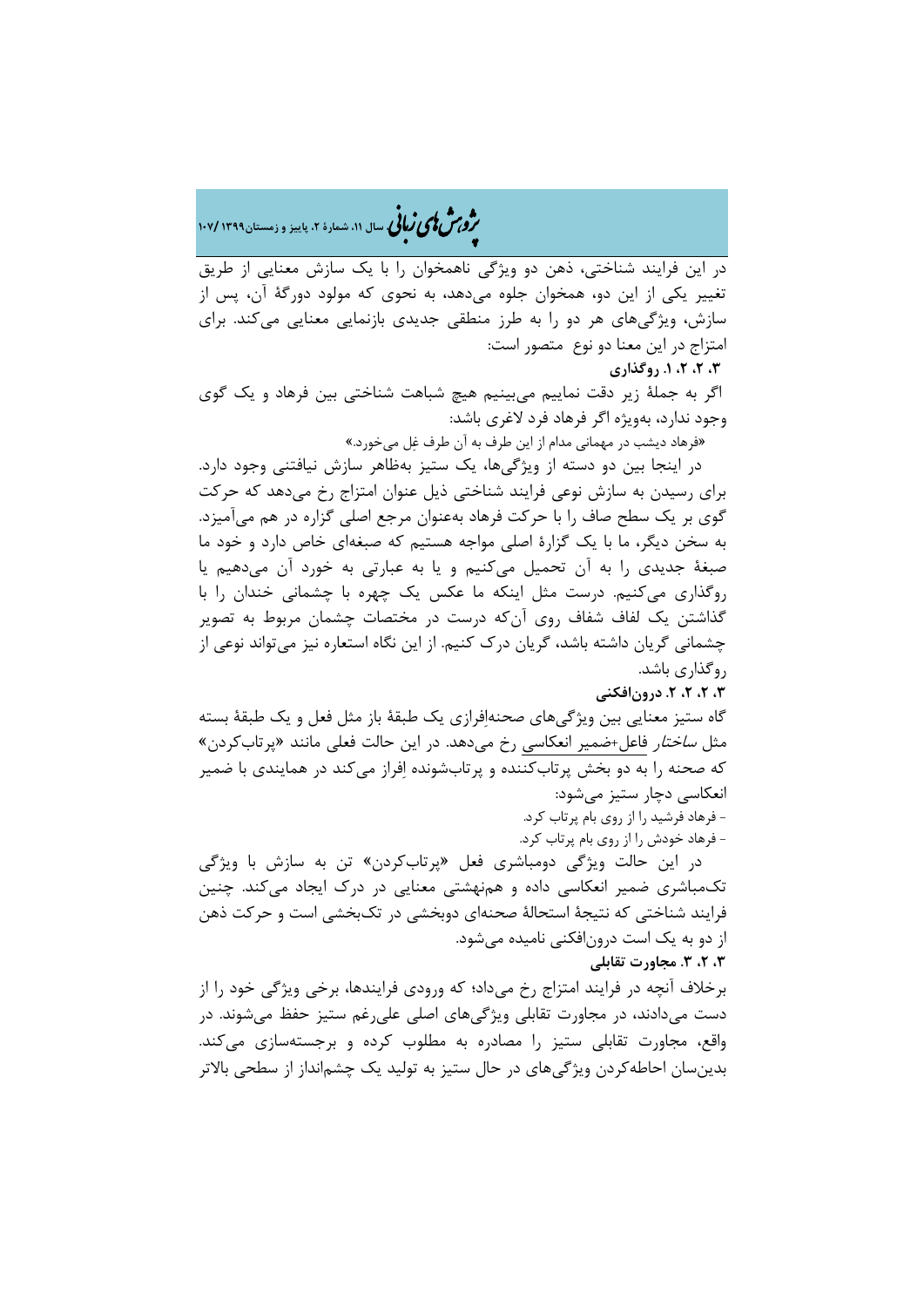**/011 معناشناسی شناختی تکواژ »گاه« از منظر فرضیۀ ستیز و سازش معنایی**

برای هدایت توجه به کل ماجرا در یک نگاه منتج میشود. محصول این فرایند که میتوان آن را جلوههای ناهمخوانی نامید، میتواند شامل غافلگیری، دورازذهنبودگی، کنایه و طنز و فکاهی باشد. بهعنوان مثال در مجاورت تقابلی slightly pregnant که در زبان انگلیسی مصطلح است، قید slightly مدرّج است اما صفت pregnant کامالً مطلق است. یکی از راهبردهای سازش در اینجا دگردیسی »حاملگی« به نفع »مختصر« است به نحوی که آن را مدرّج نماید. راهبرد دیگر آن است که از مجاورت تقابلی برای تولید جلوۀ فکاهی برای گزاره استفاده شود؛ مانند جملۀ »دلخوش سیری چند؟« **،9 ،2 .1 دستگردانی**

برخالف راهبردهای پیشینِ سازشی که فرایند شناختیِ به کار رفته، یک فرایند ناآگاهانه، سریع و خودکار بوده است، وجود دارند ستیزهایی که الزم است برای رسیدن به سازش، کاربر، خود دست به کار شده و تالشهای آگاهانۀ متوالی داشته باشد. یکی از اَشکال این تالشهای متوالی برای رسیدن به سازش، دستگردانی طرحوارهها نام دارد. تالمی در آزمونی جملۀ زیر را در معرض چندین گویشور بومی قرار داده است: - The snail crawled across the car

 وی برخی از تالشهای آنها را برای تعبیرهای گوناگون جهت سازش اینطور ثبت نموده است:

> - خزیدن حلزون از روی سقف خودرو - خزیدن حلزون از روی کاپوت خودرو

- خزیدن حلزون از پنجرۀ عقب به روی رودری و صندلی عقب و خروج از مختصات قرینه ...

 در اینجا ستیز بین across و car موجب دستگردانی طرحوارۀ across که پیش از این راجع به آن بحث شد، گردیده است تا در بهترین حالت طرحوارۀ مزبور با گذر و گذار یک حلزون از یک خودرو جور درآید و تعبیر نهایی در ذهن شکل گیرد؛ اما در برخی موارد ستیز بین ویژگیها آنچنان چالشبرانگیزاست که به هیچ سازشی نمیرسند. در این حالت انسداد رخ میدهد:

**،9 ،2 .1 انسداد**

چنانچه بخواهیم بهطور واضح از طریق یک مثال انسداد را توضیح دهیم، مثال کالسیک تالمی چنین میگوید که اگر کاربر از طریق دگردیسی، امتزاج و یا مجاورت تقابلی بین ویژگیهای طرحوارهای عناصر through( از میانِ( که سهبعدی است و plateau( زمین مسطح) که دو بعدی است و رخداد اختصاص داده شده به آن walk (قدم زدن) که در صفحه قابل اعتناست، نتواند سازش برقرار کند، گزاره را بینتیجه رها میکند:

\* Jane walked through the plateau. درست مثل این است که در زبان فارسی بگوییم »فرهاد از درون طناب عبور کرد«. در اینجا شناخت یکپارچۀ ذهن در فرایند ستیز و سازش دچار انسداد میشود.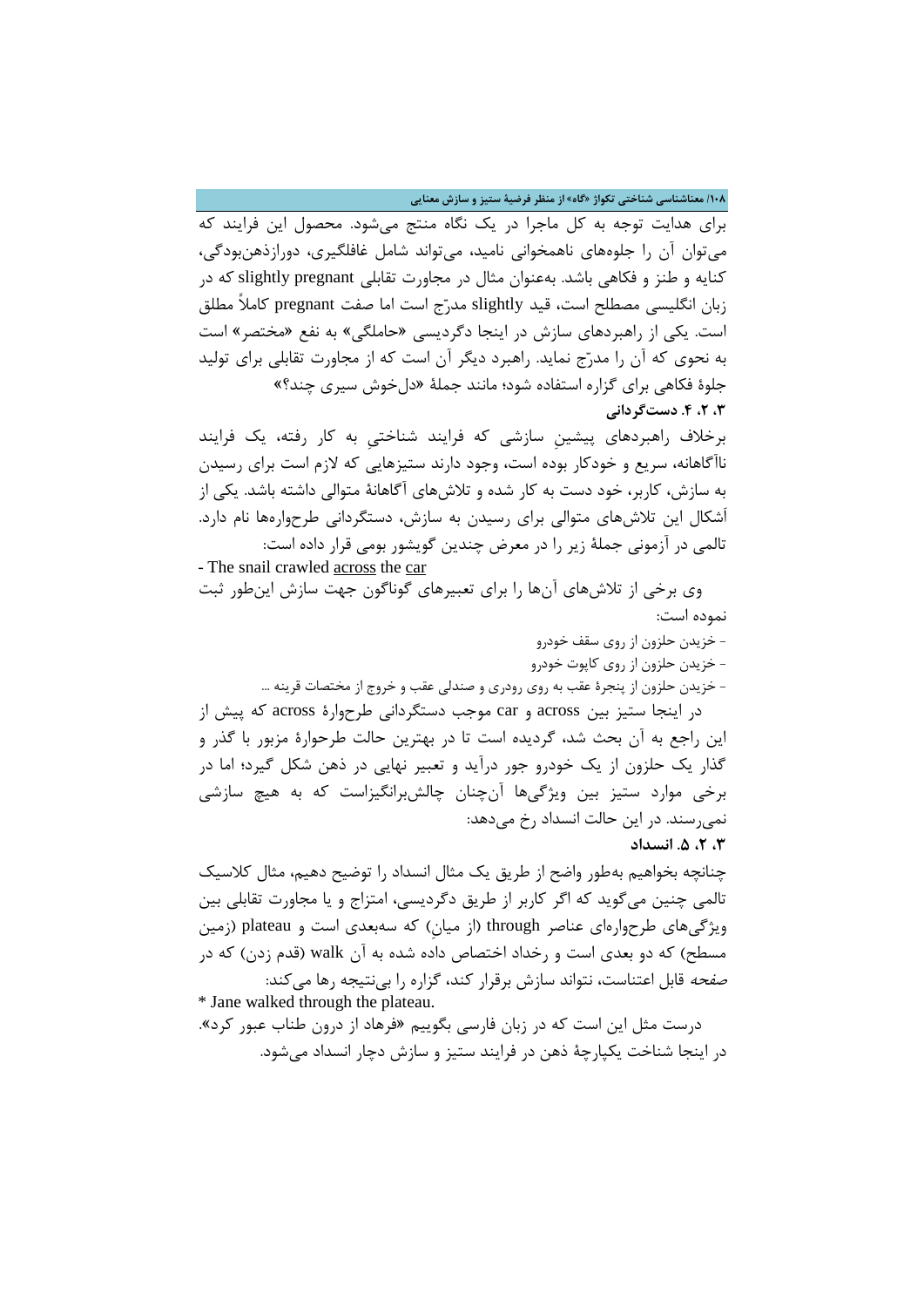هش ژپو ی اهیزبا **، سال ،00 شمارۀ ،2 پاییز <sup>و</sup> زمستان0911 <sup>011</sup>/** ن

**،9 ،2 .1 مفهوم پایگی در سازش معنایی**

حیات فرایندهای سازش، بهویژه دگردیسی، وابسته به مفهوم «پایگی» است. بدین معنا که اگر یک صورت زبانی یک معنای پایه نداشته باشد، فرایندی مثل دگردیسی نمیتواند آن معنا را به یک معنای غیرپایه تبدیل نماید؛ به عبارت دیگر عمل بر روی عدم محال است؛ بنابراین همانطور که مفهوم پایگی across در این چهارچوب، جهت نمونه معرفی و پیشتر ذکر شد، در مورد »گاه« در پژوهش حاضر نیز نیاز است که ما مفهوم پایگی معنایی را مشخص نماییم چراکه در این اسلوب تمام انحرافها از معنای پایۀ کلمه، یک فرایند شناختی به حساب میآید. برای این کار چهار نسخه وجود دارد: اصالت کاربرد درزمانی، بسامد، سادگی ساختار و استقالل در کاربرد. آنچه ما در این پژوهش از آن بهره خواهیم برد استقالل در کاربرد است که با رویکرد همزمانی مقاله بیشترین سنخیت را دارد، چراکه فرایندهای شناختی به مسائل درزمانی در محمل سخنگوی معاصر نمیپردازد.

### **.1 روش تحقیق**

در این پژوهش، ابتدا ما تمام واژگان دربردارندۀ »گاه« را از فرهنگ فارسی دوجلدی صدری افشار و همکاران )7811( استخراج نموده و سپس برمبنای چهارچوب نظری تحقیق دستهبندی مینماییم؛ بنابراین تحقیق ما به نوعی تحلیلی-پژوهشی بوده و در قالبی کیفی ارائه میگردد. مجموع کل دادههای ما 770 ساخت است که تکتک آنها بهطور دقیق تحلیل شدهاند.

### **.1 تحلیل دادهها**

**،1 .0 تحلیل جمیع 11 واژۀ در بردارندۀ مفهوم مکان برساخته از »گاه«**

از میان دادهها با توجه به نمونههای وعدهگاه، نیروگاه، گیجگاه، خرمنگاه و تهیگاه، »گاه« در اشتقاق (اگر «گاه» را وند به حساب آوریم)، در بیشتر موارد دلالت بر مفهوم مکان دارد؛ اما در نمونههایی چون گاهشماری، بیگاه، آنگاه و گاهگیر، »گاه« در ترکیب، مفهوم زمان دارد. این بدان معناست که مفهوم پایگی »گاه« از منظر استقالل در کاربرد که یکی از مناظر شناختی به شمار میرود، زمان است، چراکه ترکیب، مولود ریشههاست و اشتقاق مولود ریشهها و وندهاست (ضیاءحسینی، ۱۳۸۸: ۲۳-۱۴)، درست بر خلاف آنچه رضایی و رفیعی )7891( در تحلیلهایشان بدان دست یافتند و مفهوم سرنمون برای »گاه« را مکان دانستند.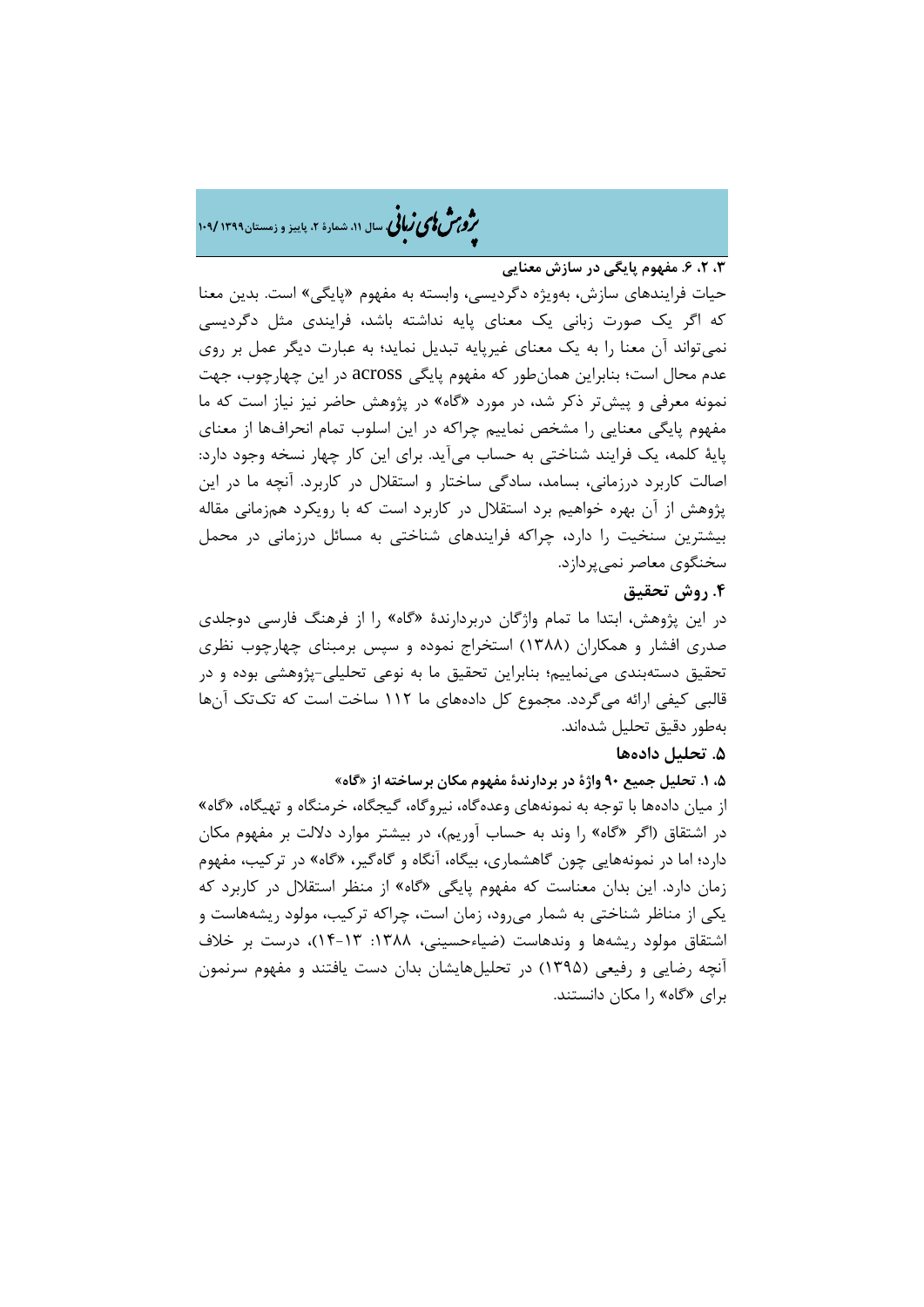**/001 معناشناسی شناختی تکواژ »گاه« از منظر فرضیۀ ستیز و سازش معنایی**

 همچنین در تمام جفتهایی که »گاه« هم به صورت اشتقاقی و هم به صورت ترکیب اضافی با یک پایه ظاهر میشود، بهطور مشخصی صورت ترکیب اضافی، مفهوم زمان را میرساند. بهعنوان مثال به موارد زیر توجه کنید: )7( خرمنگاه ... گاهِ خرمن

)0( گردشگاه ... گاهِ گردش

 به لحاظ شناختی، از آنجا که فعل یک فرایند است و زمان جزء الینفک آن است، در صورتهای مختلف، اعم از اسم فعل، مصدر، اسم مصدر و حاصل مصدر، اگر ذهن بخواهد به دنبال همایندی برایش باشد، متأثر از ویژگیهای ذاتی او، نوعی سنخیت را در نظر خواهد گرفت. این سنخیت در حالت سرنمون خود، در زمان متعین میگردد. از این رو در مثال (۲)، در گروه اسمی (ترکیب اضافی) «گاهِ گردش» که برساخته از »گردشگاه« است، مفهوم پایگی »گاه« که همانا »زمان« است بیرون میزند:

 - گاهِ گردش فرارسید و ما سرای خویش را به مقصد دشتهای اطراف ترک گفتیم. این موضوع حتی برای مصادر وارداتی از عربی در ابواب ثلاثی و رباعی (مجرد و مزید) نیز صدق می کند:

)8( شهادتگاه ... گاهِ شهادت

در مثال )8( نیز »گاهِ« شهادتگاه در ترکیب اضافی »گاهِ شهادت« به مفهوم زمان خویش آشکارا معترف است:

- گاهِ شهادت فرارسید و همه دست از جان شستند.

به این ترتیب، مستظهر به دلایل فوق، در این پژوهش معنای پایگی «گاه» را *زمان* در نظر گرفته و بر اساس الگوی پیشنهادی تالمی که شرح آن رفت، به تحلیل و دستهبندی دادهها میپردازیم. از نکات مهم در این تحلیل آن است که ما در چهارچوب نظری این پژوهش بههیچ وجه رویکرد درزمانی در تحلیلها نداریم، مگر در مورد واژههای »دستگاه«، »چهارگاه« و »سهگاه« که بهطور جداگانه به آن خواهیم پرداخت. اگرچه ابوالقاسمی در فصل واژهنامۀ ایرانی باستان در بخش اوستایی ذیل gātav معنای «گاه» را «جا» و «بستر» میداند (۲/۱۳۸۸: ۱۰۱-۱۰۰)، اما فرایندهای شناختی در انتقال مفاهیم تابع سیر تطور معنای واژه در ذهن سخنگویان معاصر یک زبان نیست، بلکه کارکردهای رایج واژگان در صرف و امکانات موجود در مفهومسازی بهصورت کامالً همزمانی معنای پایه را بهدست داده و تغییرات را بر مبنای آن و در حال موجب میشود. وانگهی اگر ما به اسناد خیلی پیشتر از عصر فارسی باستان دسترسی میداشتیم ممکن بود معنای پایۀ »گاه« را »زمان« تشخیص میدادیم و این تغییرات معنایی در زبانشناسی تاریخی کامالً محتمل گزارش شده است. نکتۀ دیگر اینکه مفاهیم بنیادین معاصر و مورد استفاده در تحلیلها زمان و مکان هستند و لذا بسط استعاری ترکیبات مانند »شأن و منزلت اجتماعی« مستخرج از واژۀ »جایگاه« در مقابل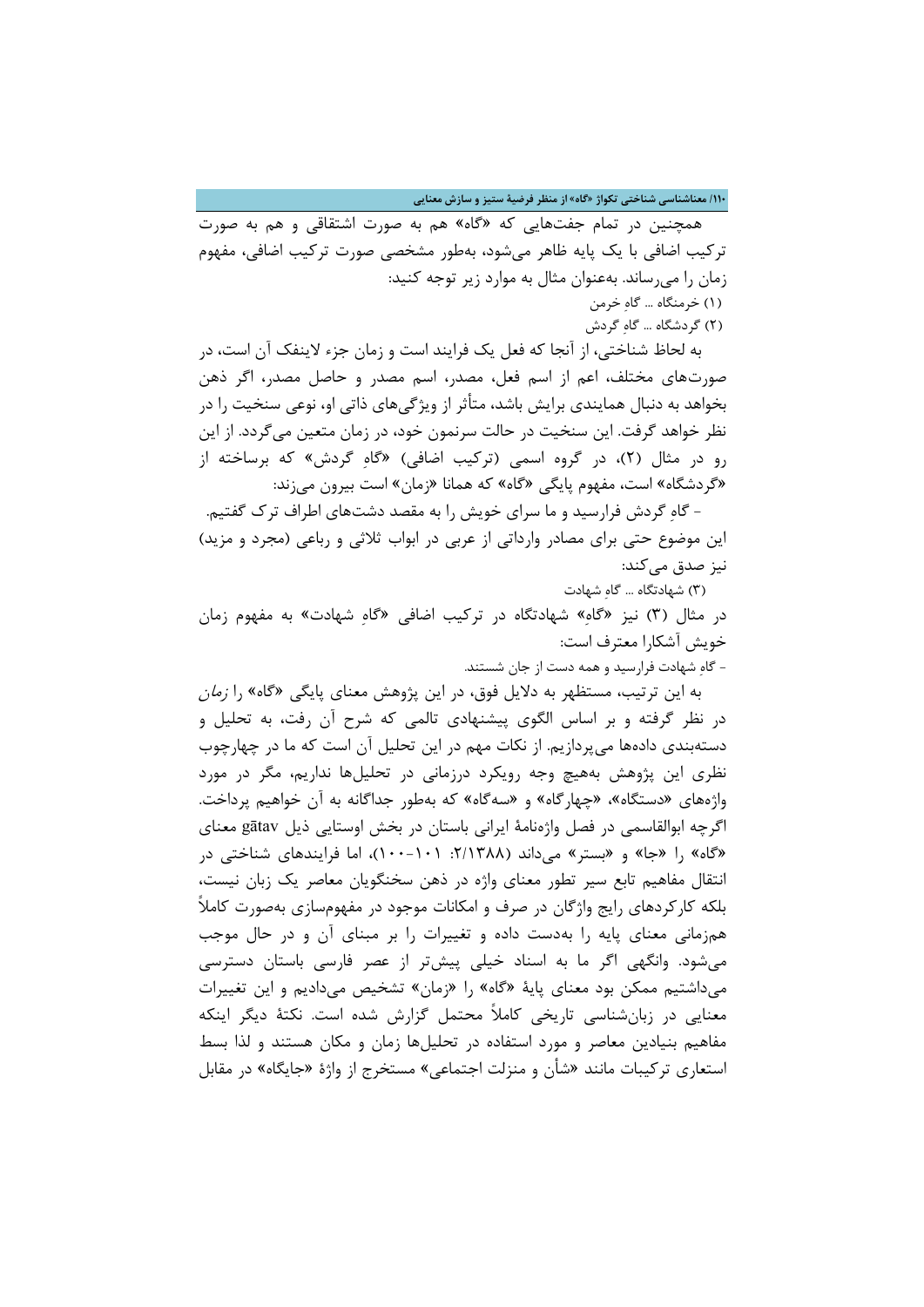## ه<br>مر*دین با ی ن*مانی سال ۱۱، شمارۀ ۲، پاییز و زمستان ۱۳۹۹ /۱۱۱ ن

مفهوم مکانی آن در جملهای مثل »جایگاه اساتید در سالن آذینبندی شده است«، مورد تحلیل نگارندگان قرار نخواهد گرفت. از آنجا که بنا بر مالحظات فوق، مفهوم پایه در »گاه« زمان است، منطق حکم میکند که باید این ویژگی خود را در ترکیباتی که خروجی نهایی آن مکان است از دست بدهد تا این خروجی »مکان« شود؛ و نیز از آنجا که تکواژ همراه آن هیچ باجی به »گاه« نمیدهد و رنگ و بوی زمان نمیگیرد، الجرم تحت یکی از فرایندهای مطرح شده در چهارچوب نظری، »گاه« میبایست پیش از عرضۀ محصول نهایی تن به این تحول درونی بنیادین دهد.

 پیش از هر چیز الزم است بدانیم که اساساً بنا به تعریف، »مکان« آن مقدار از حجم جهان است که شیء، مظروفِ آن است و لذا این دو حجم با هم برابرند )مصباح یزدی، ۲/۱۳۹۸: ۱۴۵)، از این رو مکان مختص اشیاء (چیزها) و اجرام است، فلذا ما در افعال (فرآیندها) هیچ طبقۀ بستهای که مکاننما باشد و در دستور تعبیه شده باشد نداریم درست مثل رنگ )تالمی :7/0222 01-04(. تالمی نیز در جلد اول کتابش به این مطلب ذیل عنوان تبدیل در مقوالت زمان و مکان پرداخته است. وی عملیاتی شناختی با نام شیءانگاری مفاهیم را در زبان تشخیص داده است که با مبانی فلسفی تعریف سازگاری دارد ):7/0222 41-48(. در مثالهای زیر، تبدیل فوق بهواسطۀ این عملیات شناختی صورت پذیرفته است:

الف- فرهاد من را امیدوار کرد.

ب- فرهاد به من امید داد.

در مثال (ب) مفهوم «امیدوار کردن» از طریق فرایند شناختی شیءانگاری، دقیقاً همانند یک شیء انگاشته و صورتبندی شده است؛ به نحوی که قابل دادن و گرفتن است. به محض اینکه شیءانگاری اجرا شد، خروجیِ فرایند مانند یک شیء ویژگی عرضی مکانمندبودن را فعال کرده و قوای شناختی نیز این مهم را به درستی در زبان بازنمایی میکند. بر پایۀ مباحث فوق، از آنجا که مکان )قرار گرفتن در یک مکان(، ویژگی عَرَضی یک شیء است و زمان ویژگی عَرَضی یک فرایند )اکبرپور، 7894( و این دو در »گاه« در حال جایگشت هستند و ما رمزگذاری صوری مستقل زمان را در افعال (فرایندها) در همۀ زبانها داریم ولی برای مکان در اشیاء چنین چیزی نداریم؛ از نظر شناختی میتوانیم این تحول را در »گاه« رمزگذاری »مکان« برای شیء بدانیم. همچنین، از آنجا که از طرفی مکان نسبت به زمان اصالت وجودی دارد و زمان در واقع نسبت تغییرات مکانی به آهنگ این تغییرات است )اکبرپور، 7894( و از طرف دیگر در ماهیت مفهومی »گاه« تشکیک وارد میشود؛ ما با یک دگردیسی تمامعیار طرف هستیم، یعنی »گاه« در ستیز با اسمی که از شیء بازنمایی میکند و یا اسمی که از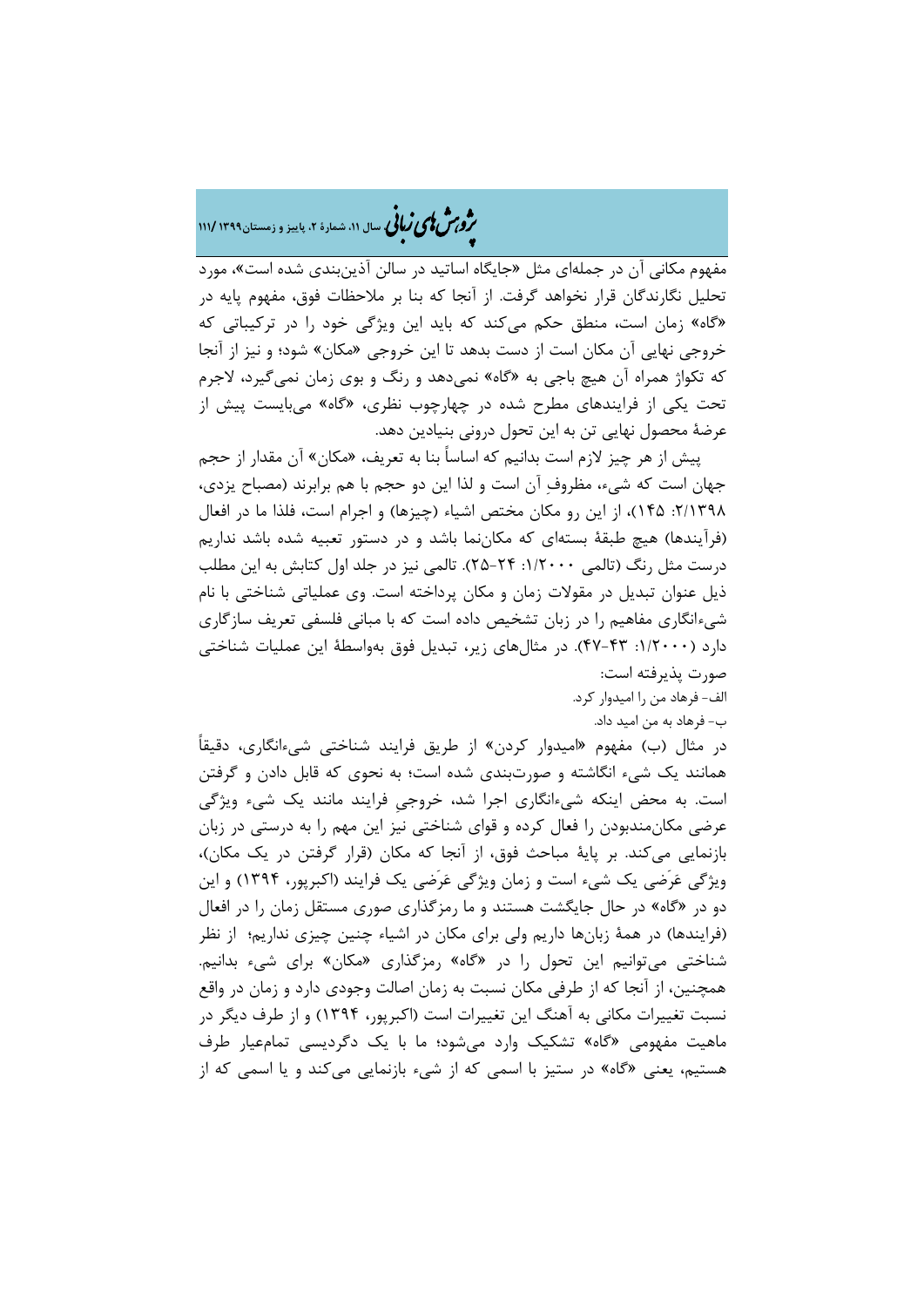**/002 معناشناسی شناختی تکواژ »گاه« از منظر فرضیۀ ستیز و سازش معنایی**

فعل بازنمایی میکند و ما آن را »شیءنما« مینامیم- چراکه عمده قواعد صرفی و نحویِ اسمی که معرف شیء است را دارد و در واقع هر دو در یک پیوستار هستند- تن به سازش میدهد و دگرگون میشود.

 فرق این موضوع با آنچه در دستور سنتی و یا زایا تحت عنوان اشتقاق داشتیم این است که در اشتقاق تفاوت فاحش مفهومی تابع وندهای مختلف است و نه یک وند که در ترکیب با ریشه، خودش تغییر معنا بدهد تا مفهوم نهایی تولید شود؛ به عبارت دیگر وندهای اشتقاقی، قبل از ترکیب دارای یک مفهوم پایه هستند و در فرآیند ترکیب نیز همان مفهوم پایه را عمدتاً با خود حفظ میکنند اما در اینجا مفهوم پایه برای »گاه« زمان است و به محض ترکیب با انواع اسم معرف اشیاء (عمدتاً) و اسم مصدر و مصادر عربیِ واردشده به فارسی و حاصل مصدر و اسم فعل، برای سازش با ویژگی مکانمند بودن اسم شیءانگاریشده (خواه عینی خواه انتزاعی) مفهوم خودش تبدیل به مفهوم مکان میشود و مطابق آنچه ما در بررسی دادهها به دست آوردیم خروجی ترکیب نیز از چهار حالت زیر خارج نیست که البته در مواردی تلفیقی نیز ظاهر شدهاند: الف- مکان اجرای فرایند: آموزشگاه (آموزش: اسم مصدر/حاصل مصدر+گاه) ب- مکان اثر اجرای فرآیند: ختنهگاه پ- مکان قرار گرفتن شیء )=چیز(/جِرم: قلوهگاه ت- مکان قرار گرفتن اثر/جهت/امتداد شیء/جرم: قبلهگاه آبریزگاه: مستراح، میال (مکان اجرای فرایند) آبگاه: تهیگاه، مثانه (مکان قرار گرفتن شیء/جرم) آتشگاه: آذرکده، آتشکده، دهانۀ کوره )مکان قرار گرفتن شیء/جرم( آرامگاه: گور (مکان اجرای فرایند)/ (مکان قرار گرفتن شیء/جرم) آرایشگاه: جایی که در آن موی سر و صورت را آرایش میکنند (مکان اجرای فرایند) آزمایشگاه: جایی دارای تجهیزات برای انجام دادن آزمایشهای علمی (مکان اجرای فرایند) آسایشگاه: جای آسایش )مکان اجرای فرایند( آماجگاه: جای نشانهگیری )مکان اثر اجرای فرایند( آمادگاه: سازمانی در ارتش که مسئول فراهمسازی، نگهداری و تحویل خوراک، پوشاک و جنگافزار مورد نیاز یگانها است (مکان اجرای فرآیند)/ (مکان قرار گرفتن شیء/جرم) آموزشگاه: مؤسسۀ آموزشی که در آن در زمان معین به افرادی با شرایط معین آموزشهای معینی داده میشود )مکان اجرای فرایند( اردوگاه: جایی که در آن گروهی به طور موقت و به صورت جمعی اقامت کردهاند (مکان اجرای فرایند)/ )مکان قرار گرفتن شیء/جرم( استراحتگاه: جای استراحت کردن (مکان اجرای فرایند) اقامتگاه: جای اقامت، خانه (مکان اجرای فرایند) اندرزگاه: مؤسسهای برای دادن راهنماییهای پزشکی، بهداشتی، روانی و مانند آن (مکان اجرای فرایند) بارگاه: جایی که شخصیت بلندپایهای در آن دیگران را به حضور میپذیرد، آرامگاه امامان و قدیسان )مکان قرار گرفتن شیء/جرم(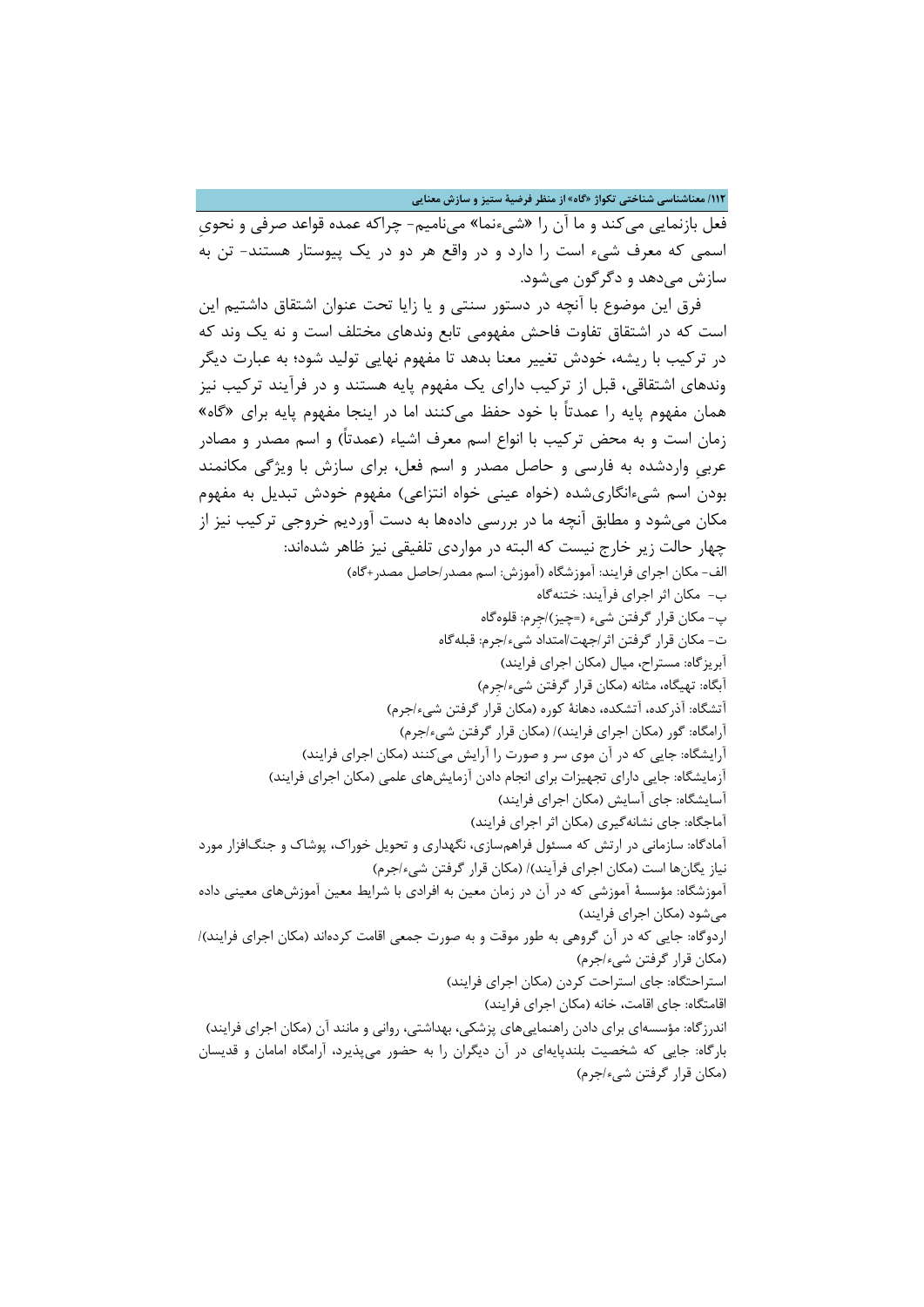هش ژپو ی اهیزبا **، سال ،00 شمارۀ ،2 پاییز <sup>و</sup> زمستان0911 <sup>009</sup>/** ن

بازداشتگاه: جایی که در آن بازداشتشدگان را نگهداری میکنند (مکان اجرای فرایند)/ (مکان قرار گرفتن شیء/جرم( بندرگاه: بارانداز، موجشکن )مکان قرار گرفتن شیء/جرم( بنگاه: جایی که در آن کارهای معینی با هدف کسب درآمد یا عرضۀ خدمات معین انجام میگیرد؛ مؤسسه، دفتر یا مغازۀ دلالی (مکان اجرای فرایند) پاسگاه: تأسیساتی که برای استقرار گروه کوچکی از نیروهای نظامی یا انتظامی ایجاد شده است )مکان اجرای فرایند)/ (مکان قرار گرفتن شیء/جرم) پرورشگاه: مؤسسهای برای نگهداری و تربیت کودکان بیسرپرست )مکان اجرای فرایند( پرستشگاه: جایی معموالً دارای بنا برای پرستیدن یک نیروی ماورای طبیعی )مکان اجرای فرایند( پژوهشگاه: مؤسسۀ پژوهشی مستقل که دستکم دارای سه پژوهشکده است (مکان اجرای فرایند) پناهگاه: جایی که بتوان در آن پناه گرفت (مکان اجرای فرایند) پهلوگاه: بخش پهنشدهای از کناره سوارهرو یا جاده برای توقف کوتاه وسیلههای نقلیه )مکان اجرای فرآیند) پیشگاه: پیش روی یک شخص بلندپایه یا یک نهاد قانونی یا اجتماعی (مکان قرار گرفتن شیء/جرم) تعمیرگاه: کارگاه ویژه وسیلههای خراب و ازکارافتاده )مکان اجرای فرایند( تکیهگاه: جایی که چیزی را بتوان به آن تکیه داد (مکان اجرای فرایند) تماشا**گه**: جای مناسب برای تماشا کردن )مکان اجرای فرایند( توقفگاه: محوطهای برای گذاشتن وسیلههای نقلیه، پارکینگ )مکان اجرای فرایند( توقیفگاه: بازداشتگاه (مکان اجرای فرایند) تهیگاه: بالاترین بخش استخوان لگن (مکان قرار گرفتن شیء/جرم) جایگاه: جای ویژۀ یک شخص یا یک چیز (مکان قرار گرفتن شیء/جرم) جولانگاه: جای جولان دادن (مکان اجرای فرایند) چالگاه: تو رفتگی گرد یا نیمگردی در کوه یا دیواره پرشیب، ناشی از فعالیت یخچالها )مکان اثر اجرای فر آیند) چراگاه: زمین دارای آبوعلف و مناسب برای چرای جانوران علفخوار (مکان اجرای فرایند) خرگاه: چادر بزرگ یا مجموعهای از چادرها برای اقامت موقت افراد بلندپایه )مکان قرار گرفتن شیء/جرم) خرمنگاه: جایی که کشاورزان در آن غلۀ خود را خرمن می کنند (مکان اجرای فرایند) خلوتگاه: جای خلوت [کردن] (مکان اجرای فرایند) خوابگاه: اتاق ویژۀ خواب؛ بهویژه در یک مؤسسۀ همگانی (مکان اجرای فرایند) خیمهگاه: جایی که در آن خیمه می;نند (مکان اجرای فرایند)/ (مکان قرار گرفتن شیء/جرم) دادگاه: جایی که در آن دادرس یا دادرسان در حضور دادستان به شکایت مدعی رسیدگی میکنند )مکان اجرای فرایند( دامگاه: جای دامگذاری (مکان اجرای فرآیند)/ (مکان قرار گرفتن شیء/جرم) دانشگاه: مؤسسۀ آموزش عالی شامل چندین دانشکده برای تدریس رشتههای مختلف )مکان اجرای فر آیند)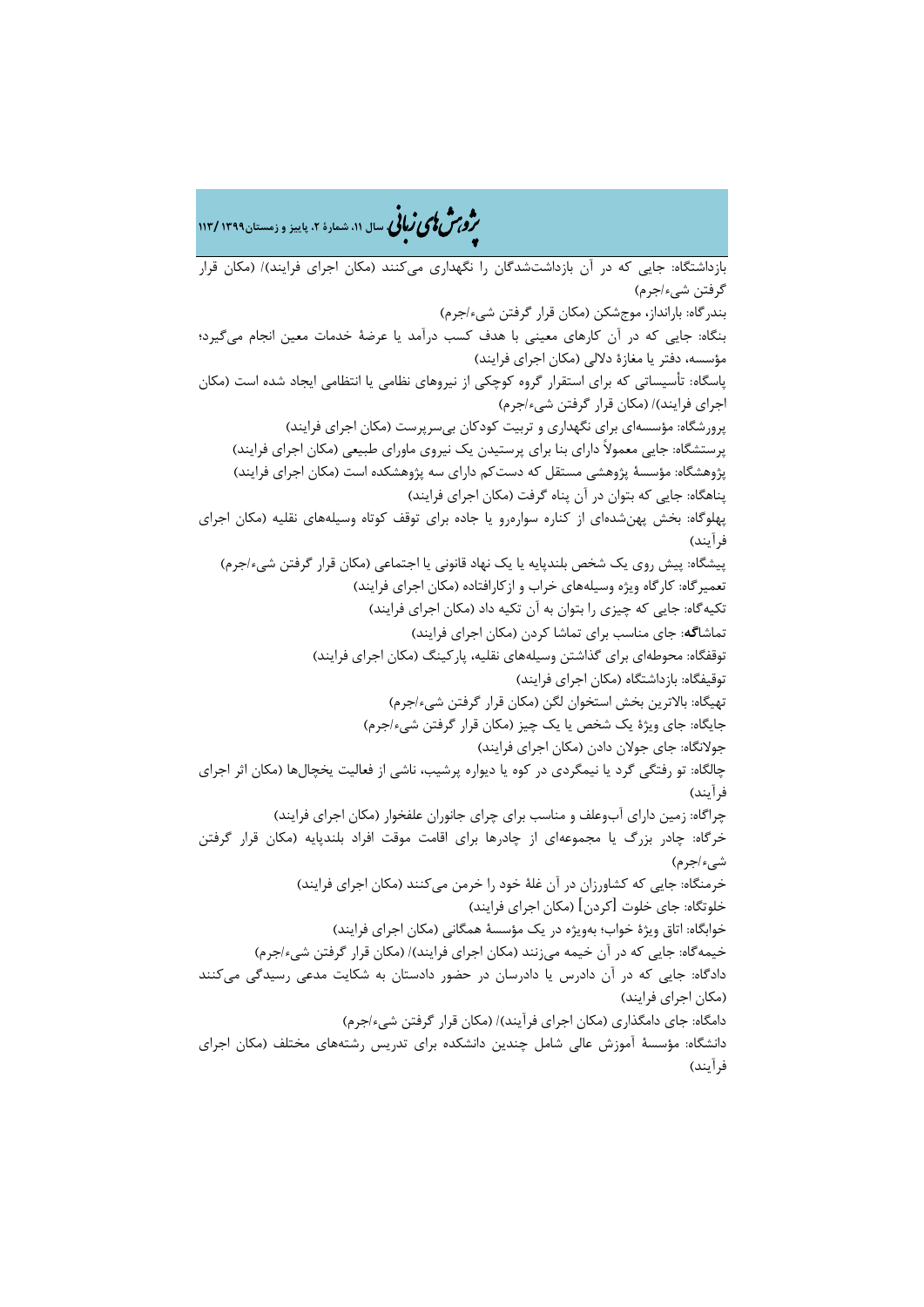**/001 معناشناسی شناختی تکواژ »گاه« از منظر فرضیۀ ستیز و سازش معنایی**

درگاه: گشادگی دیوار که چهارچوب را در آن میگذارند؛ خانۀ بزرگان و صاحبان قدرت )مکان قرار گرفتن شيء/جرم) درمانگاه: مؤسسهای با کارکنان پزشکی و وسایل درمانی برای دادن خدمات به بیماران سرپایی یا دارای فوریتهای پزشکی )مکان اجرای فرایند( دزدگاه: جای گرد آمدن دزدان (مکان قرار گرفتن شیء/جرم)/ (مکان اجرای فرایند) دیدگاه: شیوۀ داوری، طرز تلقی (مکان قرار گرفتن شیء/جرم)/ (مکان اجرای فرایند) رزمگاه: میدان جنگ، جایی که در آن جنگ در جریان است (مکان اجرای فرایند) زادگاه: جای زاده شدن (مکان اجرای فرایند) زایشگاه: بیمارستان یا درمانگاه ویژۀ زایمان زنان )مکان اجرای فرایند( زیارتگاه: مکانی که جمعی آن را مقدس میدانند و به زیارتش میروند (مکان اجرای فرایند) زیستگاه: جای زندگی )مکان اجرای فرایند( سبقتگاه: بخش عریض یک سوارهرو باریک )مکان اجرای فرایند( سروگاه: /sorugāh/ محل روییدن شاخهای جانور )مکان قرار گرفتن شیء/جرم( شرمگاه: ناحیهای از بدن که روی استخوان عانه و زیر شکم قرار دارد (مکان قرار گرفتن شیء/جرم) شکارگاه: جایی که در آن شکار میکنند (مکان اجرای فرایند) شناگاه: پالژ )مکان اجرای فرایند( شهادتگاه: جایگاه شهید شدن (مکان اجرای فرایند) شیرخوارگاه: مؤسسهای برای نگهداری کودکان شیرخوار بیسرپرست )مکان قرار گرفتن شیء/جرم(/ (مکان اجرای فرایند) عبادتگاه: مکان ویژۀ عبادت (مکان اجرای فرایند) فروشگاه: جایی که در آن کالایی را میفروشند (مکان اجرای فرایند) قبلهگاه: جای قبله (مکان قرار گرفتن اثر/جهت/امتداد شیء) قتلگاه: جای کشته شدن (مکان اجرای فرایند) قرارگاه: جای استقرار یا سکونت یک نیروی نظامی یا جنگی (مکان قرار گرفتن شیء/جرم) قربانگاه: جای قربانی کردن جانداران (مکان اجرای فرایند) قلوهگاه: گوشت زیر دندۀ دامهای گوشتی (مکان قرار گرفتن شیء/جرم) کارگاه: محوطه یا فضایی که در آن یک یا چند کارگر به فعالیت تولیدی میپردازند )مکان اجرای فرایند) کشتارگاه: جایی معموالً دارای تجهیزات برای کشتن، پوست کندن، خالی کردن شکم و گاه قطعهقطعه کردن و بستهبندی جانوران گوشتی )مکان اجرای فرایند( کمرگاه: بخشی از تنه که کمر در آن قرار دارد )مکان قرار گرفتن شیء/جرم( کمینگاه: جایی که در آن کمین میکشند و در انتظار فرصت مناسب برای حمله کردن میمانند )مکان اجرای فرایند) گاهواره: گهواره )مکان قرار گرفتن شیء/جرم( گذرگاه: جای عبور چیزی )مکان اجرای فرایند( گردشگاه: جای مناسب برای گردش (مکان اجرای فرایند) گردنگاه: جای قرار گرفتن گردن (مکان قرار گرفتن شیء/جرم) گهواره: تختخواب برای کودک شیرخوار )مکان قرار گرفتن شیء/جرم(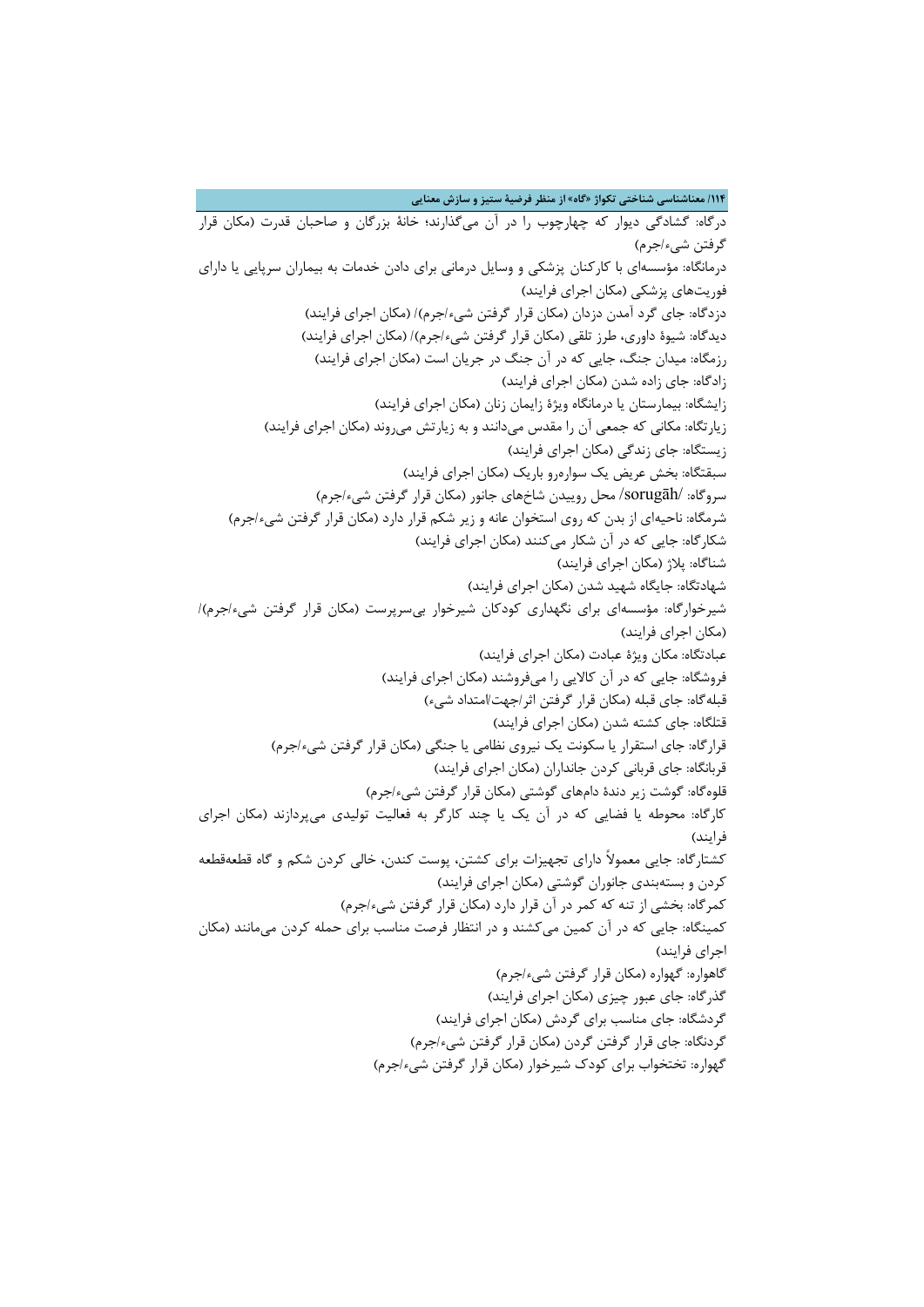هش ژپو ی اهیزبا **، سال ،00 شمارۀ ،2 پاییز <sup>و</sup> زمستان0911 <sup>001</sup>/** ن

گیجگاه: شقیقه )مکان قرار گرفتن شیء/جرم( لنگرگاه: جایی در یک توده آب که محفوظ و به قدر کافی گود است تا بتوان وسیلۀ شناور را در آنجا متوقف کرد (مکان قرار گرفتن شیء/جرم)/ (مکان اجرای فرایند) مخفیگاه: جایی که در آن چیزی پنهان شده است (مکان قرار گرفتن شیء/جرم)/ (مکان اجرای فرایند) منزلگاه: جای سکونت یا اقامت، بهویژه در جریان مسافرت یا توقف موقت (مکان قرار گرفتن شیء/جرم)/ (مکان اجرای فرایند) میدانگاه: فضایی باز در وسط گذرگاه و در میان ساختمانها (مکان قرار گرفتن شیء/جرم) میعادگاه: جایی که از پیش برای دیدار تعیین شده است (مکان اجرای فرایند) نخجیر گاه: شکار گاه (مکان اجرای فرایند) ندامتگاه: زندان (مکان قرار گرفتن شیء/جرم)/ (مکان اجرای فرایند) نشیمنگاه: آن بخش از اندام جاندار که در هنگام نشستن بر زمین قرار میگیرد و سنگینی تنه را تحمل میکند (مکان قرار گرفتن شیء/جرم) نظرگاه: دیدگاه، عقیده (مکان قرار گرفتن شیء/جرم)/ (مکان اجرای فرایند) نمایشگاه: جایی برای به نمایش گذاشتن فراوردههای صنعتی یا هنری؛ معموالً برای فروش آنها )مکان اجرای فرایند( نهانگاه: مخفیگاه (مکان قرار گرفتن شیء/جرم)/ (مکان اجرای فرایند) نیروگاه: مجموعهای برای تولید برق، شامل ساختمانها و دستگاههای تولید (مکان اجرای فرایند) ورزشگاه: بنایی همگانی برای فعالیتهای ورزشی (مکان اجرای فرایند) وعدهگاه: میعادگاه (مکان اجرای فرایند) بنا بر استداللهای فوق، حال که نوع فرایند شناختی ستیز و سازش صورت گرفته

در مورد »گاه« تشخیص داده شد که »دگردیسی« است؛ نوبت تعیین زیر نوع این دگردیسی است. اگر ما »گاه« را به دلیلی که در باال ذکر شد به سبب اشتقاق ندانستن فرایند، پسوند در نظر نگیریم، بنابراین گاه به طبقۀ بسته تعلق ندارد و ما باید یک نوع دگردیسی جدید به آنچه تالمی تاکنون بدان دست یافته بیفزاییم؛ در این صورت آن نوع دگردیسی این خواهد بود:

»جایگزینی یک مؤلفه از ویژگیهای عرضی یک طبقۀ باز با کل مفهوم پایگی یک طبقۀ باز دیگر« مطابق گزارۀ فوق، مکانمندبودن که یک مؤلفه از ویژگیهای عرضی شیءبودگی است جایگزین مفهوم پایگی »گاه« که همانا زمان است شده و آن را دگرگون کرده و تبدیل به مکان میکند. این مکانمندی به نحو دیگری نیز در دستگاه بسط یک مکان در زمان در قالب یک رویداد (فرایند) که مظروفبودگی و جرمداشتن انتزاعی آن را قوای شناختی انسان تمییز میدهد توسط تالمی بیان شده است (۲۰۱۷: ۵۹-۶۰).

 امّا اگر فرایند را نوعی خاص از اشتقاق بدانیم که در آن هم وند تغییر مفهوم میدهد و هم خروجی فرایند، در این صورت گزارۀ ما میشود:

»جایگزینی یک مؤلفه از ویژگیهای عرضی یک طبقۀ باز با کل مفهوم پایگی یک طبقۀ بسته«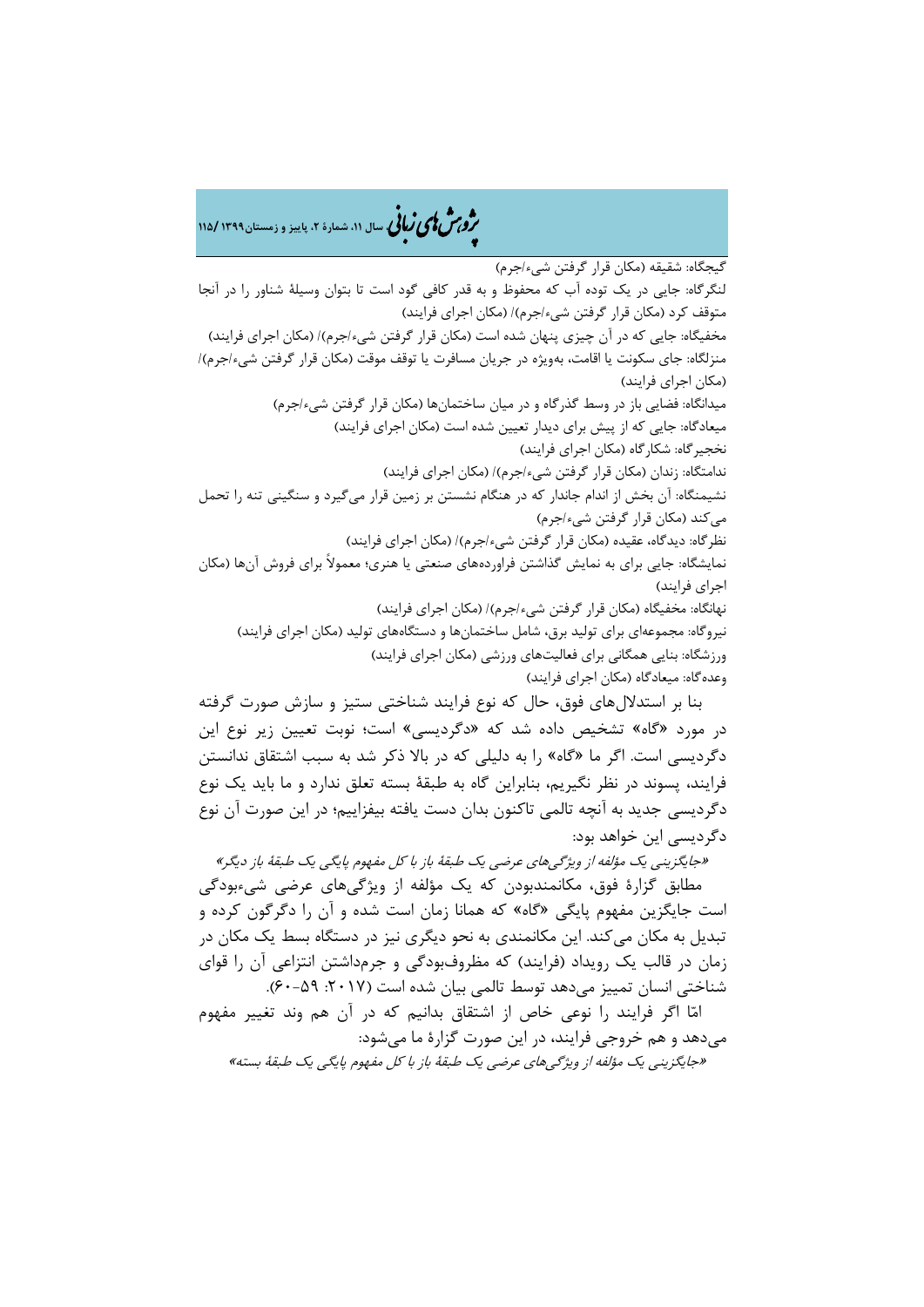**/001 معناشناسی شناختی تکواژ »گاه« از منظر فرضیۀ ستیز و سازش معنایی**

و لذا قدر مطلق قضیه ثابت میماند. **،1 .2 تحلیل کلی 01 واژۀ در بردارندۀ مفهوم زمان برساخته از »گاه«** مطابق نظریه، اگر در یک ستیز، هر دو عنصر ویژگیهای پیشفرض خود را حفظ کنند و در نهایت سازش و انسدادی هم پیش نیاید، گویی ستیزی رخ نداده، لذا، از آنجا که واژههایی که معنای نهایی آنها پس از افزودن »گاه« داللت بر زمان دارد در واقع تغییری نسبت به مفهوم پایگی »گاه« که همانا زمان است، نداشتهاند، در این تحلیل، زیرفرایندهای شناختی موجود در چهارچوب موضوعیت پیدا نمی کنند: آنگاه: سپس، پس از آن بزنگاه: مناسبترین زمان برای حاضر بودن در جایی بیگاه: وقت نامناسب شبانگاه: هنگام شب صبحگاه: هنگام صبح گاه: هنگام، وقت، زمان گاهشماری: اندازهگیری و تقسیم زمان به بخشهای مساوی گاهشناسی: شناسایی زمان و تاریخ رویدادها گاهگاه: برخی وقتها گاهگدار: گاهگاه گاهنامه: تقویم گاهو بیگاه: در وقتهای نامعین گاهی: برخی وقتها گهگاه: گاهگاه گهگیر: تکرارشونده در فاصلههای زمانی نامعین گهی: گاهی ناگاه: بهطور ناگهانی ناگه: ناگاه هرگاه: در زمانی که **،1 .9 پیرامون 9 واژۀ »دستگاه«، »چهارگاه« و »سهگاه«** اگرچه در فارسی معاصر »دستگاه« به گروهی از اشیاء، مواد یا افراد دارای وابستگی یا برهمکنش که بهصورت یک کل، کار یا کارهای معینی را انجام میدهند؛ ماشین و یا هر یک از هفت قالب موسیقی آوازی ایران اطالق شده است، اما در قدیم »محل قرار دادن دستها» روی صندلی مثلاً پادشاهی بوده است (صدری افشار و حکمی، ۱۳۸۸: «دستگاه»). در مورد »چهارگاه« و »سهگاه«، هر یک به معنای دستگاه/ مقامی از دستگاه/

مقامهای موسیقی ایرانی باید گفت که اساساً »گاه« در این دو ترکیب به معنای »پردۀ ساز« بوده است و لذا در معنای سوم »دستگاه« در باال ذیل کیفیت استقرار انگشتان دست بر روی پردههای ساز متعین شده است (فخرالدینی، ۱۳۹۴: ۳۶-۴۶).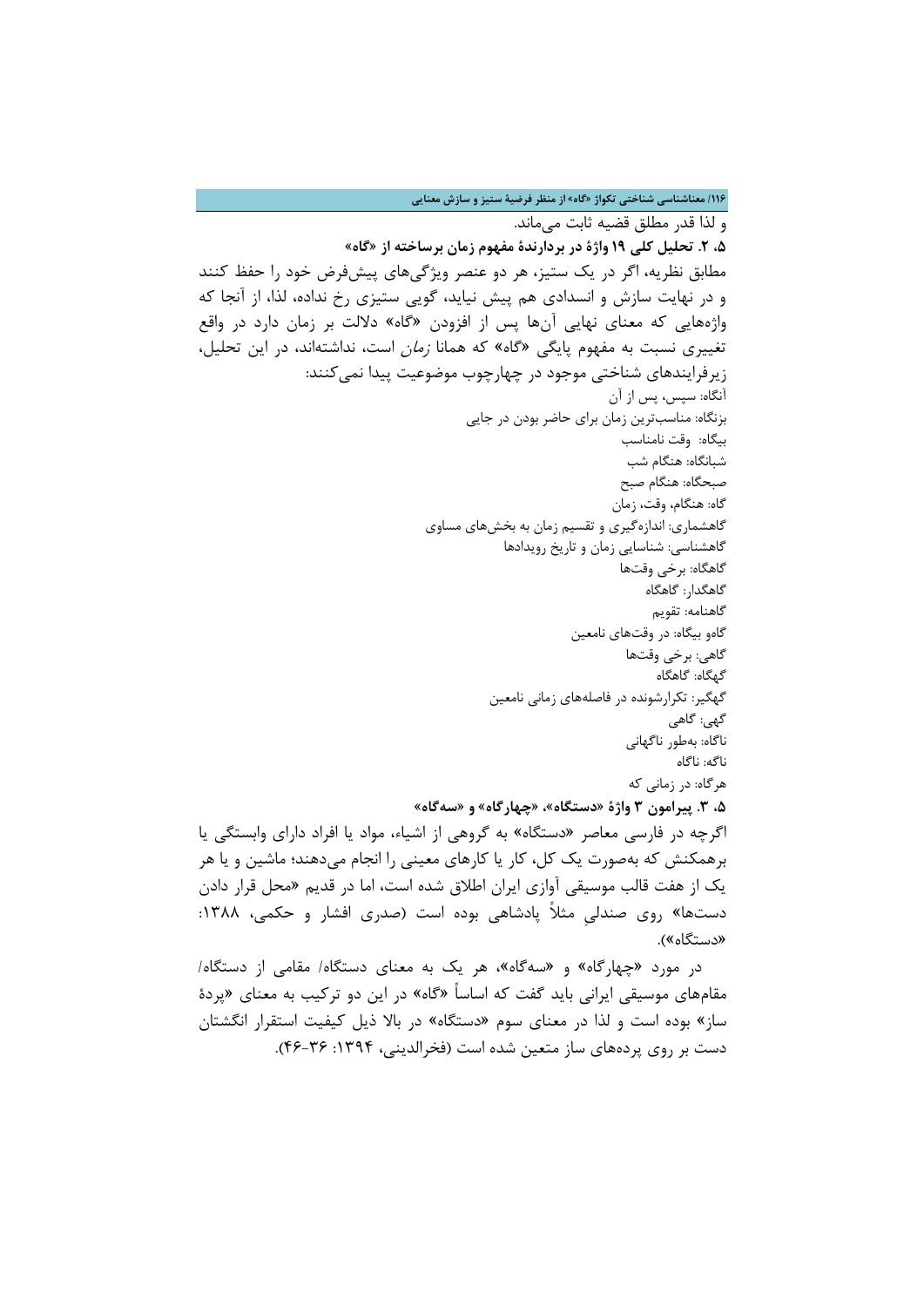هش ژپو ی اهیزبا **، سال ،00 شمارۀ ،2 پاییز <sup>و</sup> زمستان0911 <sup>001</sup>/** ن

**.1 نتیجه**

نتایج پژوهش حاضر را میتوان در قالب فهرست زیر تدوین نمود: الف- «گاه» هنگامی که در اشتقاق شرکت میکند، در بیشتر موارد مفهوم مکان را تولید می کند؛ اما در انواع ترکیب بیشتر مفهوم «زمان» دارد. ب- مفهوم پایگی در »گاه« از منظر استقالل در کاربرد، زمان است. پ- تواتر نمیتواند دلیل محکمی برای بهدست دادن معنای سرنمون یا مفهوم پایگی باشد. ت- »گاه« به دلیل رفتار نوسانی در پیوستار بین طبقات باز و بسته قرار میگیرد و به نحوی مانند قید عمل میکند. ث- »گاه« در تجاور با فرایندی که شیءانگاری شده، جهت هماهنگی با ویژگی عرضی آن یعنی مکانمندی، معنای مکان به خود میگیرد و خروجی این باهمآیی نیز از جنس مکان است. ج- فرایند شناختی دخیل در این تجاور، دگردیسی از نوع زیر است که از قِبَل این پژوهش، بهعنوان فرایند شناختی جدیدی به فرضیۀ معنایی تالمی اضافه گردید: »جایگزینی یک مؤلفه از ویژگیهای عرضی یک طبقۀ باز با کل مفهوم پایگی یک طبقۀ پیوستاری )باز/بسته(« چ- مفاهیم اصلی جایگذاری شده در »گاه« محدود میشوند به »زمان« و »مکان«، با محوریت زمان. الزم است دقت شود که در این واژه هیچ یک از مفاهیم فوق مولّد دیگری نیست. همچنین »گاه« در فارسی معاصر ذاتاً پسوند مکانساز نیست. ح- سادهسازی سازوکار مفهومسازی از نگاهی کمینه در این پژوهش بهوضوح نشان داده شده است؛ »گاه« در استعارههای تصنعی و تخیلی مفهومسازی نشده است. خ- فرایندها پس از تخلیه شدن از زمان و تبدیلشدن به مصدر، اسم فعل، اسم مصدر و حاصل مصدر، به لحاظ شناختی تحت عملیاتی با عنوان شیءانگاری، مکانطلب مے شوند. **منابع**  ابوالقاسمی، محسن. )7811(. راهنمای زبانهای باستانی ایران؛ جلد دوم: دستور و واژهنامه، تهران، سمت. اکبرپور، حامد. )7894(. بررسی و توصیف معنای برخی واژههای قیدی فارسی از دیدگاه معنیشناسی شناختی؛ پایاننامه کارشناسی ارشد، مشهد، دانشگاه فردوسی. انوری، حسن. (۱۳۶۷). *دستور زبان فارسی،* تهران، فاطمی انوری، حسن. (۱۳۸۱). *فرهنگ بزرگ سخن*، تهران، سخن.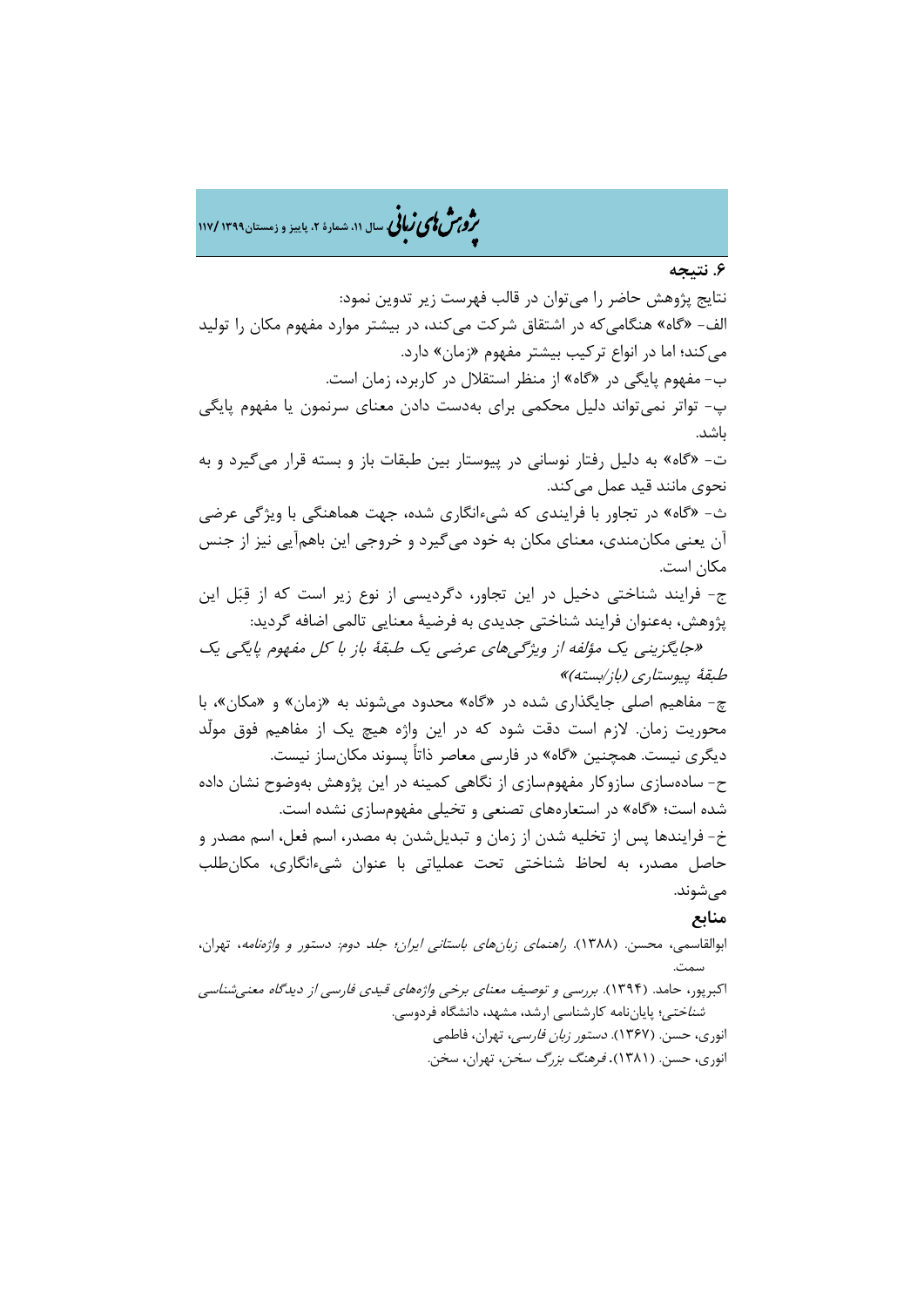**/001 معناشناسی شناختی تکواژ »گاه« از منظر فرضیۀ ستیز و سازش معنایی** خیام پور، عبدالرسول. (۱۳۴۷). *دستور زبان فارسی*، چاپ ششم، تبریز، کتابفروشی تهران. دهخدا، عل<sub>ه ا</sub>کبر. (۱۳۷۰). *لغتنامه*، تهران، دانشگاه تهران. ذالنّور، ر. (۱۳۴۳). *دستور زبان پارسی در صرف و نحو زبان فارسی*، تهران، ارغنون. رضایی، حدائق. رفیعی، عادل. )7891(. »بررسی شبکه معنایی پسوند مکانساز »گاه« با رویکردی شناختی»، *زبان پژوهی دانشگاه الزهراء*، سال هشتم، شمارۀ ۱۸، بهار ۹۵. زیدطوسی، احمد بن محمد. (۱۳۵۶). *تفسیر سورۀ یوسف*، تهران، بنگاه ترجمه و نشر کتاب. شریعت، محمدجواد. (۱۳۷۲). *دستور زبان فارسی،* تهران، اساطیر. شفایی، احمد. (۱۳۶۳). *مبانی علمی دستور زبان فارسی*، تهران، نوین. صادقی، علی اشرف. (۱۳۷۱). «شیوهها و امکانات واژهسازی در زبان فارسی معاصر»، *نشر دانش*، فروردین و اردیبهشت، ،7811 شمارۀ .39 صدری افشار، غلامحسین؛ حکمی، نسرین و حکمی، نسترن. (۱۳۸۸). *فرهنگ فارسی دوجلدی*، تهران، معاصر. ضیاءحسینی، محمد. (۱۳۸۸). *مبانی زبان شناسی،* تهران، رهنما. عمید، حسن. (۱۳۸۹). *فرهنگ فارسی،* تهران، آگاه. فخرالدینی، فرهاد. (۱۳۹۴). *تجزیهوتحلیل و شرح ردیف موسیقی ایران،* تهران، نشر معین. فرشیدورد، خسرو. )7814(. دستور مفصل امروز، تهران، سخن. قریب، عبدالعظیم. (۱۳۷۸). *دستور پنج استاد*، تهران، جهان دانش. کشانی، خسرو. (۱۳۷۱). *اشتقاق پسوندی در زبان فارسی امروز*، تهران، مرکز نشر دانشگاهی. کلباسی، ایران (۱۳۷۱). *ساخت اشتقاقی واژه در فارسی امروز*، تهران، آرین. مصباح یزدی، محمدتقی. (۱۳۹۸). *آموزش فلسفه؛ جلد دوم*، تهران، شرکت چاپ و نشر بینالملل. معین، محمد. (۱۳۷۱). فر*هنگ فارسی،* تهران، امیرکبیر. مشکور، محمدجواد. (۱۳۴۲)*. دستورنامه : در صرف و نحو زبان پارسی،* تهران، شرق. ناتل خانلری، پرویز. (۱۳۵۵). *دستور زبان فارسی،* تهران، نشر بابک. همایونفرّخ، عبدالرحیم. )7881(. دستور جامع زبان فارسی. تهران، علمی. Abolghasemi, M., 2009. *A Manual of Old Iranian Language; Part 2: Grammar and Lexicon*, Tehran, SAMT, [In Persian].

- Akbarpour, H., 2015. *Examining and Describing the Meaning of Some Adverbial Words from the Perspective of Cognitive Semantics*, M.A, Thesis, Mashhad, Ferdowsi University, [In Persian].
- Amid,H., 2010. *Amid Dictionary*, Tehran, Agah, [In Persian].
- Anvari,H.,1988. *The grammar of Persian Language*, Tehran, Fatemi, [In Persian].
- Anvari, H.,1992. *Farhang-e Bozorg-e Sokhan: The great dictionary of Sokhan*, Tehran, Sokhan, [In Persian].
- Dehkhoda, A. A.,1991. *Dehkhoda Dictionary*, Tehran, Tehran University Press, [In Persian].
- Fakhreddini, F., 2015. *Analysis and Description of Iranian Music (Radif)*, Tehran, Moeen, [In Persian].
- Farshidvard, Kh., 2005. *Modern Detailed Grammar*, Tehran, Sokhan, [In Persian].
- Ghareeb, A.,1999. *Dastoor-e Panj Ostad: five- masters- Grammar*, Tehran, Jahan-e Danesh, [In Persian].